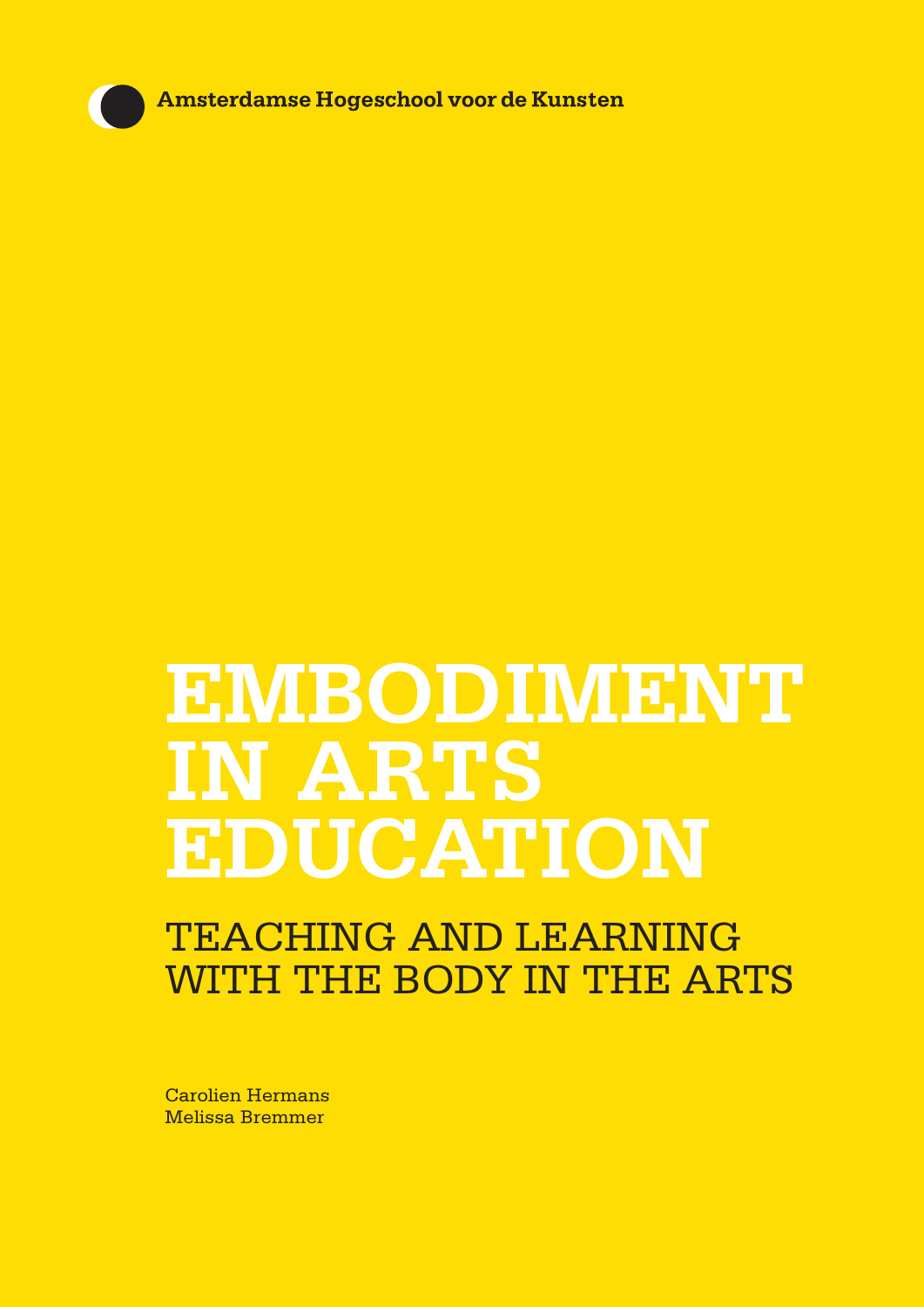# TABLE OF CONTENTS

## 3 PREFACE

# OF MOVEMENTS AND AFFECTS: 4 DANCE IMPROVISATION AS A PARTICI-PATORY SENSE-MAKING ACTIVITY

By *Carolien Hermans*

## 14 **WHAT THE BODY KNOWS** ABOUT TEACHING MUSIC

By *Melissa Bremmer*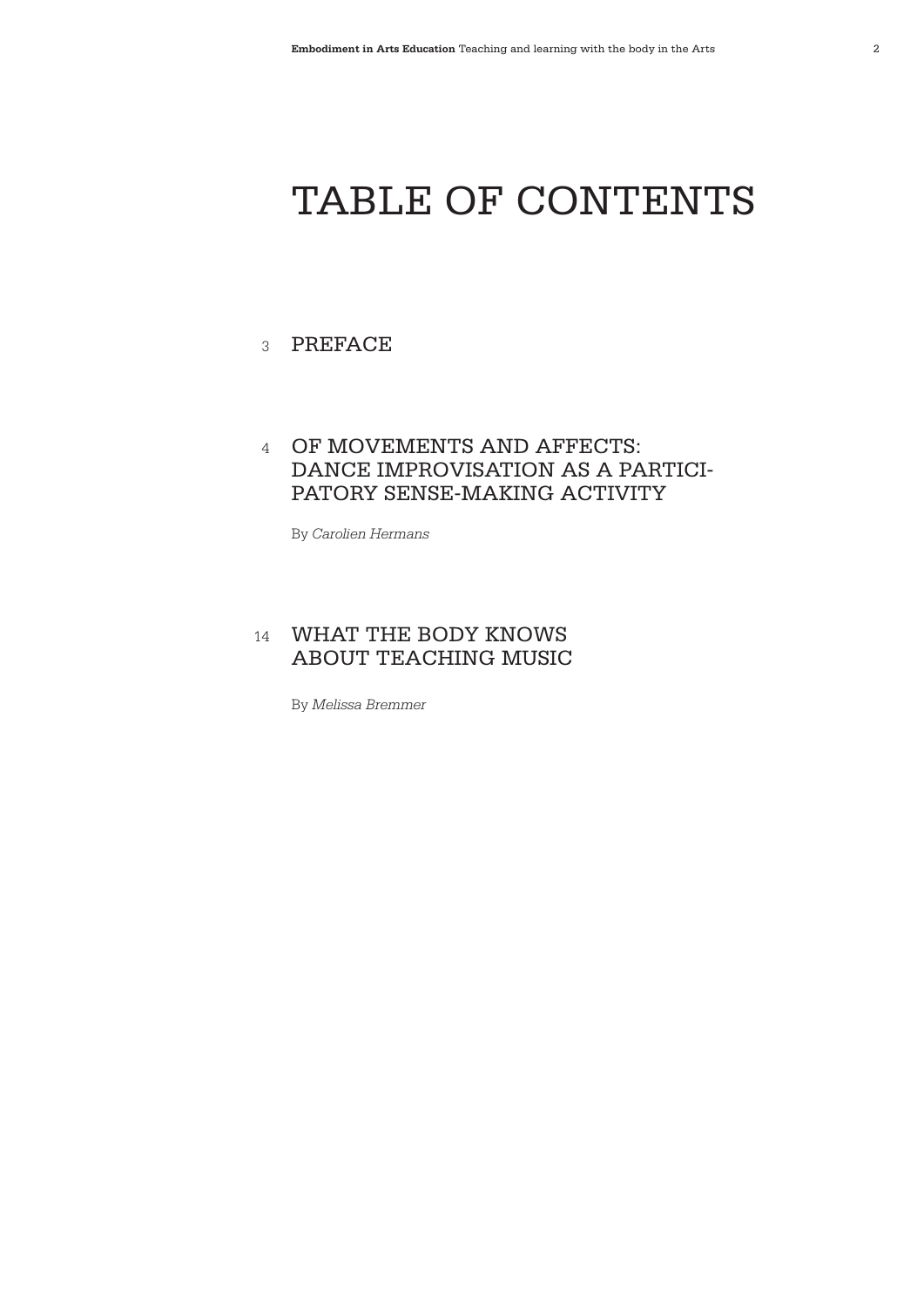# PREFACE

Martha Graham once stated that dance is a song of the body. Likewise, music can be seen as a rhythmical and melodious dance of the body. Music making and dance share an underlying musicality: a desire for cultural expression, a sense-making on the spot (beyond and before language), a playfulness that is ever present and a place where cultural narratives are shared.<sup>1</sup> Both music and dance are celebrations of the lived body and the lived experience.

Music making and dance are thus deeply connected. Not surprisingly, teaching and learning practices within these arts also share essential commonalities. Both take experiential learning as a starting point: through attending, sensing and experiencing the pupil acquires insights into the what and how of music and dance.

In this booklet we take embodied learning/teaching through and in the arts as our central theme. The body is not considered as an instrument but as a primary signifier in the cultural transmission of musical and dancing skills - both from the perspective of the pupil and that of the teacher. We specifically focus on the teaching of rhythm skills in preschoolers and on the power of dance improvisation as an educational tool.

Three ideas are central to this booklet. First, the teaching/learning process is seen as a *multi-modal form of teaching/learning*. A form of learning that is distributed over the entire body: a living process that requires a bodily attentiveness and dynamical attunement of both teacher and pupil. Second, teaching and learning in dance and music is considered a *participatory sense-making activity* (in terms of De Jaegher & Di Paolo, 2007). An activity that can be described as an embodied engagement process in which music and dance experiences are exchanged, coordinated and shaped between pupil and teacher. Rhythm, pulse and timing are co-constituted and co-regulated in the interaction. The third and final idea is that art itself is *aesthetic* and *expressive-affective*. In learning and teaching music and dance meaning is created together: the aesthetic and expressive-affective meet, and from this meeting meaning arises.

In other words, that which is being learned settles itself in the body. Learning and teaching in music and dance is a relational, emergent practice in which the social, the physical and the cultural coincide.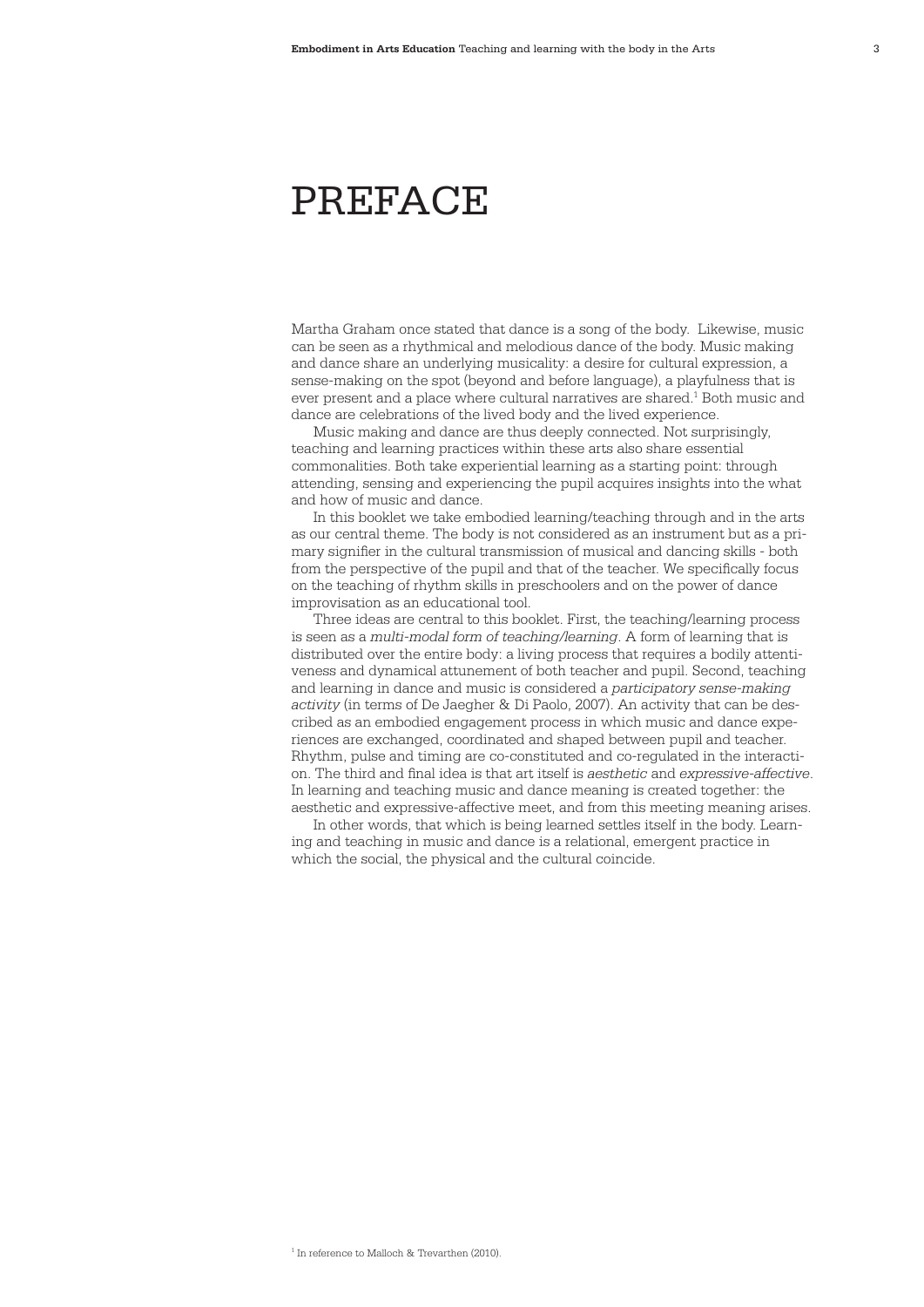# OF MOVEMENTS AND AFFECTS: DANCE IMPROVISATION AS A PARTICIPATORY SENSE-MAKING ACTIVITY

'Dance improvisation fuses creation with execution. The dancer simultaneously originates and performs without preplanning. It is thus creative movement of the moment' (Blom & Chaplin, 1988, p.61).

'We were not interested in having ideas about how movements should relate but in looking at how things did relate' (Simone Forti, Handbook in Motion, 1974, p.32).

'Improvisation presses us to extend into, expand beyond, extricate ourselves from that which was known. It encourages us or even forces us to be 'taken by surprise'. Yet we could never accomplish this encounter with the unknown without engaging the known' (Foster, 2003, p.4).

*Thought #1*: It is now more than 10 years ago that I stopped having a professional career in dance and choreography. Nowadays, I divide my (professional) time mainly between doing research, teaching students and writing. This means that I spend quite some time behind a computer, sitting still for hours on end while looking at a screen. When I work at home I leave my desk now and then to make coffee or tea, to go to the toilet or to have a longer break in which I do all kinds of practical things (such as the laundry, making a phone call or checking my agenda). But there is something else I do too: when I get stuck in a thought, I get up and dance for a while. Just for myself. In the living room. I let the thought resonate in my entire body, looking for unknown places, putting the thought in my knee or in my elbow. The thought turns into a sensation: instead of a strict linguistic articulation, I try to find the edges and the curves of the thought, bringing it back to the potential and excitement that I first felt when the thought popped up in my mind. Not unimportantly, the body returns the pleasure of the thought, the niceness and smoothness about it. The thought moves through my entire body and by doing that, it becomes a spatial dynamic form.

*Thought #2:* A thought came into my mind a few days ago. It was one of these days that I was sitting behind my desk, drinking some tea, working on a new essay, when something caught my eye. It was a paper written by Hanne de Jaegher and Ezequiel Di Paolo with the following title: Participatory sensemaking, an enactive approach to social cognition (2007). For those who are unfamiliar with the enactive approach: it is a new framework for understanding social interaction within cognitive science. This approach claims that we create meaning and make sense of the world through a dynamic interaction. Enaction stands for the manner in which a subject of perception creatively matches its actions to the requirements of the situation and it was introduced by Varela, Thompson and Rosch (1991). The term 'enactive approach' refers to a pathway<sup>1</sup> in which several related ideas come together and are unified: autonomy, sense-making, embodiment, emergence and experience (De Jaegher & Di Paolo, 2007).

1 Varela got inspired by the words of the poet Antonio Macheda: 'Wanderer, the road is your footsteps: you lay down a path in walking' (Varela, as cited in Thompson, 2007, p.13).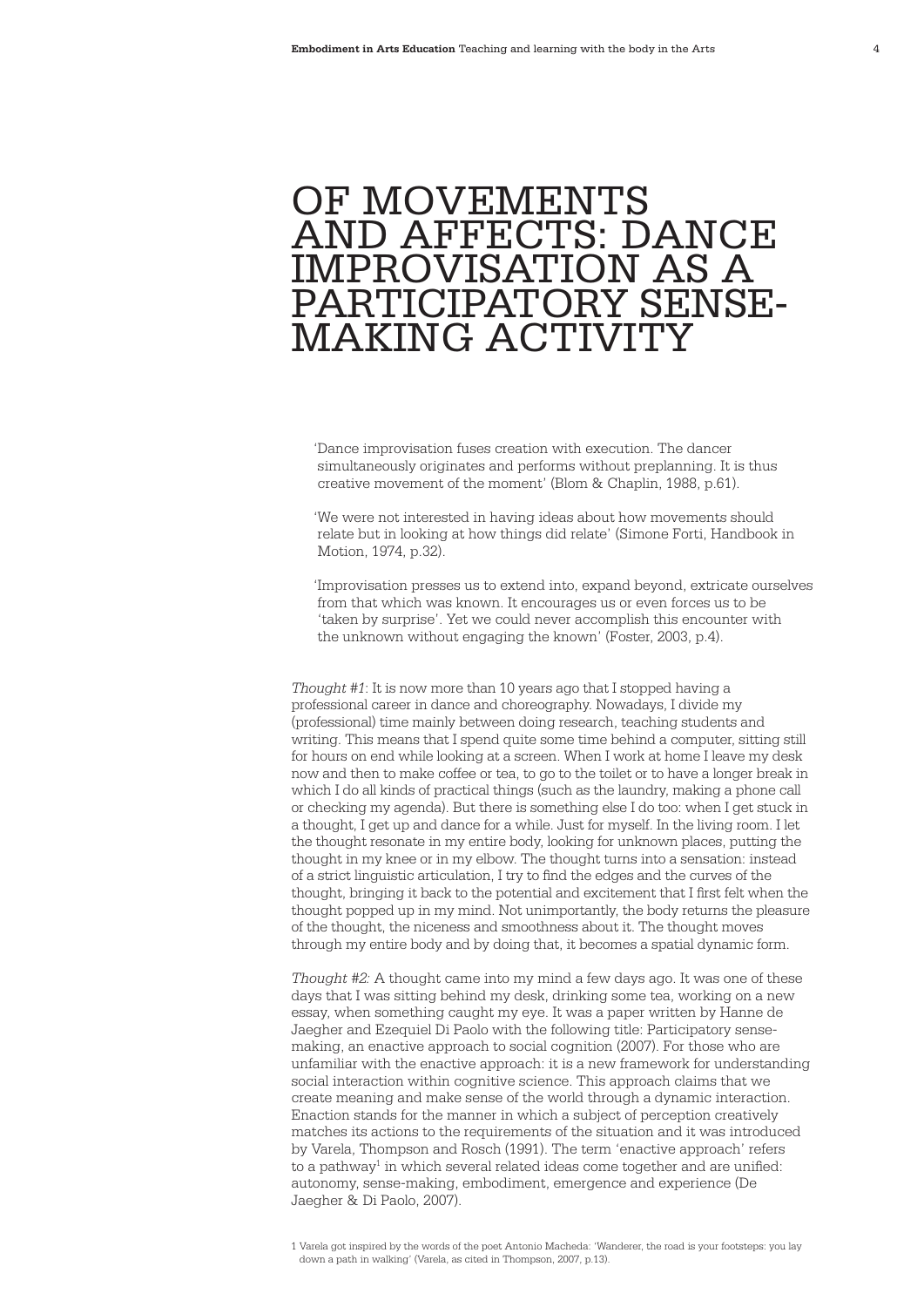In this essay I will try to do nothing more and nothing less than to relate these two different thoughts to each other, since I believe they deeply resonate with each other. For the sake of my argument I will focus foremost on group dance improvisation.

# FIVE IDEAS THAT RELATE THE ENACTIVE APPROACH TO DANCE IMPROVISATON

*Idea #1: Embodiment (enactive approach) and the lived body*  In the enactive approach cognition is seen as a form of embodied action: 'Cognitive structures and processes emerge from recurrent sensorimotor patterns of perception and action' (Thompson, 2005, 407). Saying that a cognitive system is embodied is almost a 'tautology' (De Jaegher & Di Paolo, 2007, p.487), albeit a necessary one, since in cognitive science the body has long been ignored.

The enactive approach stands in a longer phenomenological tradition that takes the lived body as the starting point of understanding the world and the self. Phenomenology is a philosophical 'method' that focuses on the immediate experience – on the appearance of the things themselves and the way they appear to us. Originating from Edmund Husserl, the original founder of phenomenology, consciousness is considered as a process of making sense of life, from which meaning arises. Phenomenology means 'a specialized study of experience or consciousness' (Gallagher & Sørensen, 2006, p.119). Consciousness is always consciousness about something. Consciousness therefore has an intentional content that is inseparable from its phenomenal character.

Within the phenomenological tradition it is Merleau-Ponty who put special attention to the nature of corporeity by making the physical (somatic) being the site of the psyche (Warburton, 2011). Sheets-Johnstone (1966 [2015]) draws further on these phenomenological insights and relates them explicitly to dance. She places consciousness back in the body and speaks of a kinetic, corporeal consciousness in which perceptions, movements and emotions are intertwined. She furthermore argues that we know ourselves, not in linguistic terms but in a bodily felt, kinaesthetic sense.

Sheets-Johnstone (2012) criticises the theoretical denial of the body, specifically the idea that the body in dance is seen as an instrument of the mind. Fraleigh, too, objects against a Cartesian dualist approach, because it reduces the body to a mechanical entity, 'a *thing* to be whipped, honed and molded into shape' (p. 11). Instead, Fraleigh proposes the terms *lived body* and *lived experience*. 'The body is not something I possess to dance with. I do not order my body to bend here and whirl there. I do not think 'move', then do a move. No! I am the dance; its thinking is its doing and its doing is its thinking. I am the bending and I am the whirling. My dance is my body as my body is myself' (Fraleigh, 1987, p. 32).

Sheets-Johnstone (1966 [2015]) describes dance improvisation as the spontaneous articulation of sheer movement. Dance improvisation requires a bodily mind and a mindful body. Each improvised phrase can be seen as an instance of thought: as a sentence, a remark, a question, an exclamation or whatever utterance suits that specific movement. Improvisation is not the letting go of thinking. On the contrary, improvisation requires a (pre-)reflective and decisive body. 'We read of improvisation as the process of letting go of the mind's thinking so that the body can do its moving in its own unpredictable way. But this description is obfuscating, as unhelpful as it is inaccurate; surely all bodily articulation is mindful' (Foster, 2003, p.6).

The body is not an instrument of the mind, just as movement is not just a motoric process. Dance improvisation focuses on the moment-to-moment adjustment of the various qualitative dynamic aspects of movement, for instance the amount of force and energy given to the movement. Sheets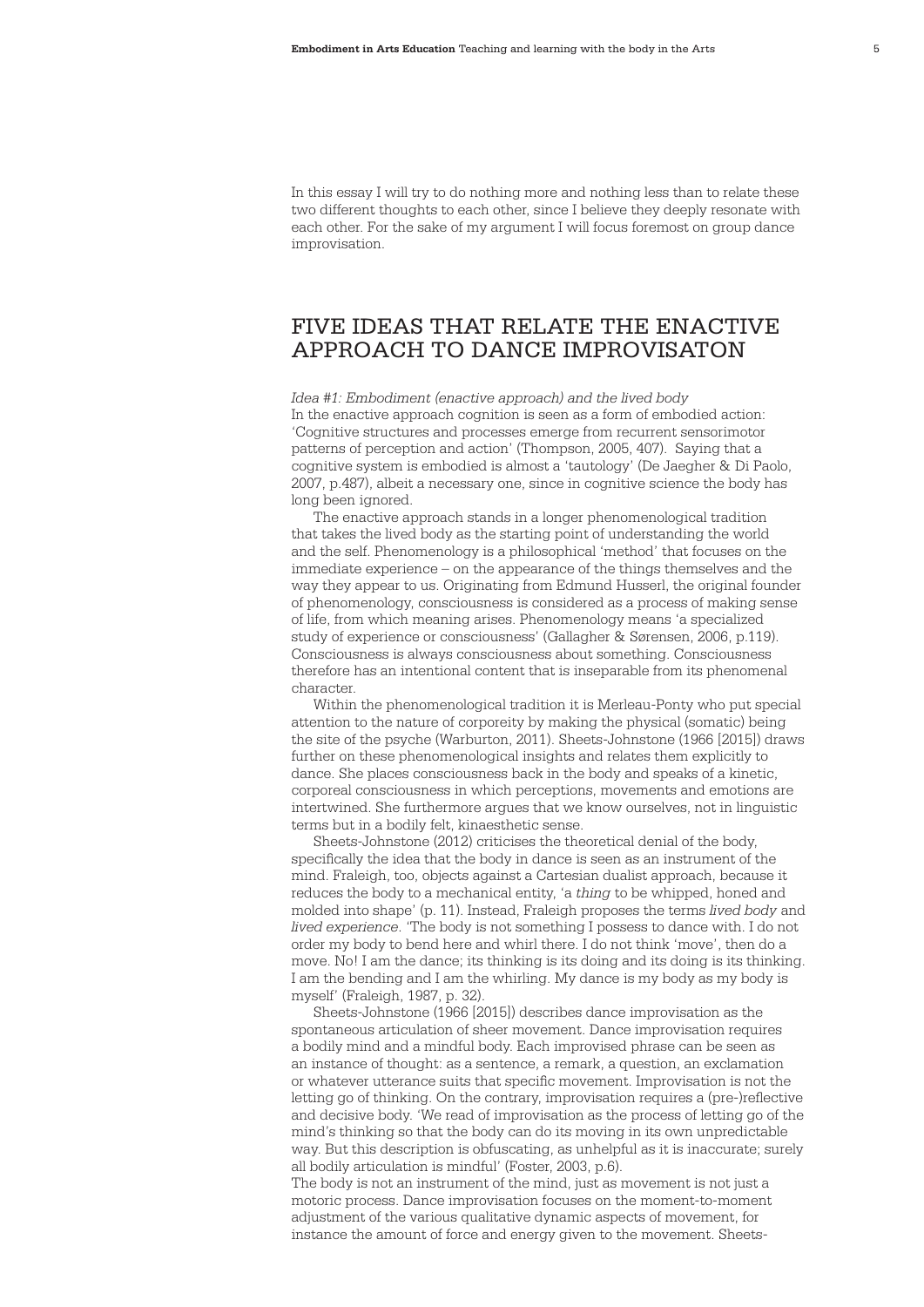Johnstone (1999; 2010) speaks of the qualitative movement dynamic, which unfolds continuously and is experienced kinaesthetically. The intentional aesthetic structure of dance is captured in the experienced qualitative movement dynamics, which is determined by, among other things, the speed, force, direction and reach of the movement (Sheets-Johnstone, 2012). Dance improvisation is the celebration of the *lived body* and *the lived experience*. A thought is not a pre-established category, a linguistic term, nor a defined mental representation. It is a dynamically felt form. It is potential that is realised in movement. Dance improvisation is thinking and moving at once.

*Idea #2: Autonomous agent (enactive approach) and sense of self*  In the enactive approach living beings are seen as 'autonomous agents that actively generate and maintain their identities, and thereby enact or bring forth their own cognitive domains' (Thompson, 2005, p. 407-408). An autonomous agent is a living being that generates its own activity: the living being is organised in such a way that the activity is both cause and effect of its own autonomous organisation (Thompson & Stapleton, 2009). A key attribute of the living body is its individuation, the process by which it makes itself distinct from its immediate surroundings and that enables an observer to distinguish it as an identifiable entity. More precisely, 'a key attribute of the body is that it is *self- individuating* – it generates and maintains itself through constant structural and functional change' (Di Paolo & Thompson, 2014, p.68).

Autonomous agents are self-constructive: they actively monitor and coordinate their interactions with the environment (Froese & Di Paolo, 2011). An agent is not passive but actively constructing its identity in relationship to the world. In dance improvisation the dancers are also seen as autonomous agents who actively construct meaning. Identities do not merge nor do participants in the dance improvisation lose their own sense of self.

The first requirement in order for the dance to become relational is to develop a sense of self in dance (Blom & Chaplin, 1988). Dance improvisation is an encounter of embodied, autonomous agents. In meeting the other, one needs to have established a primary sense of self. So the first thing to do is to explore your own physicality through movement. To know oneself in movement is to become familiar with your own body and your own movement potential.

Through a growing kinaesthetic awareness the student develops a sense of self in dance. The student becomes aware of the range and subtlety of a particular movement and internalises the specific qualitative movement dynamic. The student acquires technical skills and increases flexibility, strength, kinaesthetic awareness, coordination skills, balance etc. These technical skills may help in broadening the movement vocabulary and in gaining control over the body. Technique helps to 'prepare the body for dance'. 'The student however, must pass beyond mere technical mastery, 'for it is only by forming and performing dance that a dancer's technique *develops*: the technique of dance is ultimately *the ability to move according to the demands of the form being created or presented'* (Sheets-Johnstone, 1966 [2015], p. 123).

Through training the student gets familiar with his own bodily self. The student becomes aware of weak and strong points of his own bodily constellation (for example in terms of flexibility); he becomes aware of movement preferences, habits, values and aesthetic style. Personality of the student blends in with technical skills.

According to Froese and Di Paolo (2011) autonomy means organisational closure: a recognisable unity in which processes are related as in a network. This does not mean that autonomous agents are completely enclosed: they are open to the environment. In the very same movement they change and are changed by the environment.

In dance improvisation the agents are considered autonomous agents who instantly create and perform. In order to be 'taken by surprise' dancers have to give room to the context. The context (other dancers, space, the rhythm and pace of that particular moment) shapes the dance. 'If a dancer would be self-contained, he would not be able to move beyond the known. Living forms are never totally contained. They embody combinations of predictability and chance that make them open to change' (Tufnell & Crickmay, 1990, p. 198).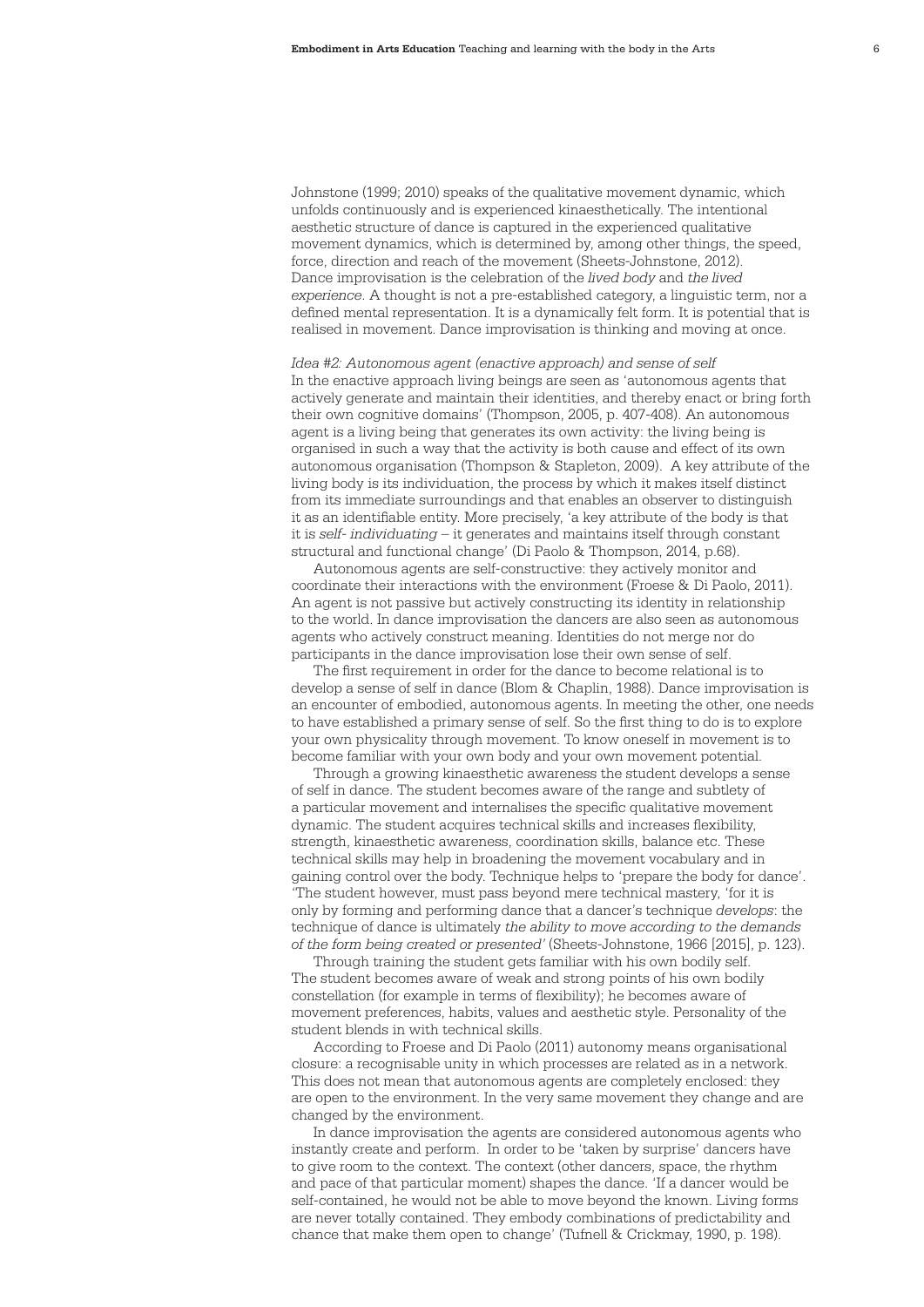In improvisation this is important, since the dancer is not performing a fixed dance piece but is creating the piece on the spot. Chance and choice make up a great deal of the improvisation. These decisions and choices are mainly made on a pre-reflective level: through being in the moment, dancers sense and feel what is needed. Improvisation is a shared-decision making process in which dancers keep their own autonomy. They are open to be changed by each other: however, they are not absorbed by the other.

 Group improvisation demands an opening of the attention, both to the work space and to the corpus of people in the space, as an ever-changing pattern of sound, activity, colour and energy. […] Each person is at once responsive to others and independent of them, ready to be changed by, but not absorbed into, another person's activity. The skill lies in being able to include what another person is doing while not losing one's own momentum of thought. This is a fine line and a difficult balance to strike. It is all too easy to make interventions which cut off another's person ability to respond in their own way, or to give up one's own line of thought in preference to another's (Tufnell & Crickmay, 1990, p. 72).

The dancers are 'adaptive agents', that is, they are autonomous agents that adaptively regulate their interactions with each other and with the space. In group dance improvisation the movements of one agent can affect the movements of the other agent, and vice versa. Through moving together 'a multi-agent recursive interaction' starts to develop (Froese & Di Paolo, 2011).

*Idea #3: Emergence (enactive approach), form (Merleau-Ponty) and structure* Emergence is a term that refers to collective self-organisation in complex systems theory. An emergent process 'belongs to an ensemble or network of elements, arises spontaneously or self-organises from the locally defined and globally constrained or controlled interactions of those elements, and does not belong to any single element' (Thompson, 2005, p. 60). In neuroscience the concept of emergence offers a new perspective on how numerous interacting brain regions and areas work together in linking movement, cognition and action. Emergence offers an alternative to 'boxology' thinking (De Jaegher & Di Paolo, 2007), that is, 'the localisation of function at one level in specific components at a lower level' (p. 487).

Instead of the term emergence, I prefer to use Merleau Ponty's notion of form and structure. According to Thompson, emergence is closely connected to Merleau Ponty's notion of form and structure. Form is a 'whole that cannot be dislocated from its components but cannot be reduced to it either' (Merleau-Ponty, as cited in Thompson, 2007, p. 66). For Merleau-Ponty (1962) form and structure are essentially the same. He argues against a decompositional thinking. Instead Merleau-Ponty considers form as a constitutive practice in which change in a single unit affects and modifies the whole system while on the other hand the relationships between different single units are maintained despite changes in singular units.

Group dance improvisation can be seen as a dynamic system in which single units (singular body parts, singular sensations, singular kinaesthetic melodies, singular agent) shape and modify the whole (the Gestalt of a dance improvisation): just as the whole (the multi-agent/the Gestalt) changes and modifies the singular (the singular agent).

In group dance improvisation form and structure emerge from the interaction between the dancers. 'The structuring task is one of recognising an emergent form rather than imposing one. The material will seem, as it were, to form itself: form arriving via a process of evolution rather than from any preconceived shape. This requires a continual interplay between making and watching' (Tufnell & Crickmay, 1990, p. 196). The dancers instantly compose the dance. In order to do so the dancer need:

1. to be attentive (towards space, towards the others, towards himself, towards the specific qualitative movement dynamic, towards what was in space and what was not, what is in space and what is not, what will be in space and what will not)<sup>.</sup>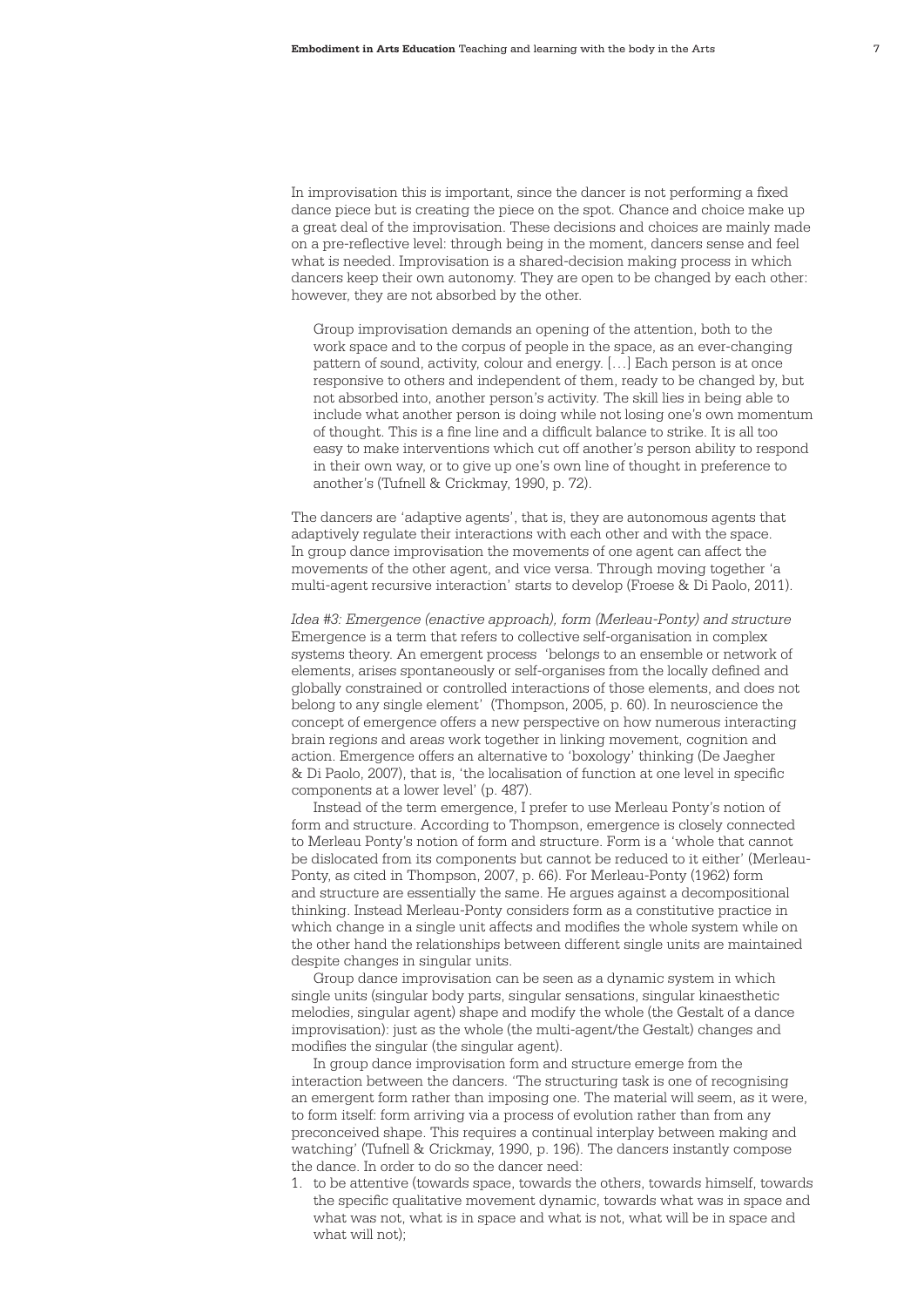- 2. to allow (for dance impulses, for attending to edges of awareness, for the seemingly unimportant, for mistakes);
- 3. to explore (for potential);
- 4. to compose (be specific, be sensitive to the whole).

Dance improvisation is a continuous play between sensing, attending, perceiving on the one hand and making, moving, doing on the other hand. Dance is created on the spot, and therefore contains elements of surprise and spontaneity. The dance unfolds and creates its own past and its own future. Form and structure constantly emerge and dissolve.

Blom and Chaplin (1988) refer to this process in dance improvisation as 'forming': Movement builds on its own necessity, its own impetuousness, its own desire to seek form. Form is produced in the ongoing immediate, yet seeks a final overall structure as well. This large or complete form satisfies and justifies each individual moment and in turn leads unerringly and inevitably (though possibly with much elaboration and complexity) to the end. Forming is an unfolding, evolving process which supports yet also responds to the ongoing movement. Form is being spun into existence as phrases of movement pour out and directions are taken. […] We sense the direction of the phrases: we find ourselves making choices that seem consistent with the forming pattern (p. 9).

Patterns provide an internal framework: a skeleton around which an overall form is placed. Form is emerging: however when a form is realised it also becomes a driving force that 'dictates' and shapes future forms. Form unites intent and content: 'it generates a forward motion towards unity and wholeness' (Blom & Chaplin, 1988, p. 9).

*Idea #4: Experience (enactive approach) and kinaesthetic experience*  In the enactive approach experience is interweaved with being alive and acting upon the world (De Jaegher & Di Paolo, 2007). We give meaning to the world not by an isolated mental act but by experiencing and interacting with that very same world. 'The experiencing agent is intentionally engaged with the world through actions and projects that are not reducible to simple mental states, but involve an intentionality that is motoric and bodily' (Gallagher & Miyahara, 2012, p. 119).

Sheets-Johnstone (1966 [2015]) speaks of the lived body and the lived experience. To give meaning to the world is to move into the world, to act upon it. 'A dynamically attuned body that knows the world and makes its way within it kinetically is thoughtfully attuned to the variable qualia of both its own movement and the movement of things in its surrounding world—to forceful, swift, slow, straight, swerving, flaccid, tense, sudden, up, down, and much more' (Sheets-Johnstone, 1999, pp. 516–517).

In dance improvisation we engage with ourselves and with others through *the kinaesthetic*. We experience movements of self and others in a kinaesthetic way, through the felt qualitative dynamics of movement. This experience is a first-person experience, that is, we live the movement and as we live it we understand it and give meaning to it. Kinaesthetic experiences are thus always connected with a sense of self.

Beginners in dance first have to explore their own movement potential, in order to enhance kinaesthetic awareness of their own body. Kinaesthetic attentiveness to the specific qualitative movement dynamics is crucial in the process of widening and deepening the movement potential.

 How does it feel to jump with the arms high in the air? How does it feel to jump and land on one foot? How does it feel to roll on the ground? How does it feel to hop, to run, to skip, to glide, to slide, to slip, to tumble, to fall, to rebound? What is the difference between reaching and punching? How long can you stand on one foot? How fast can you accelerate? What is your slowest move? Can you move your pinky and middle finger simultaneously? How far can you turn your head to the side?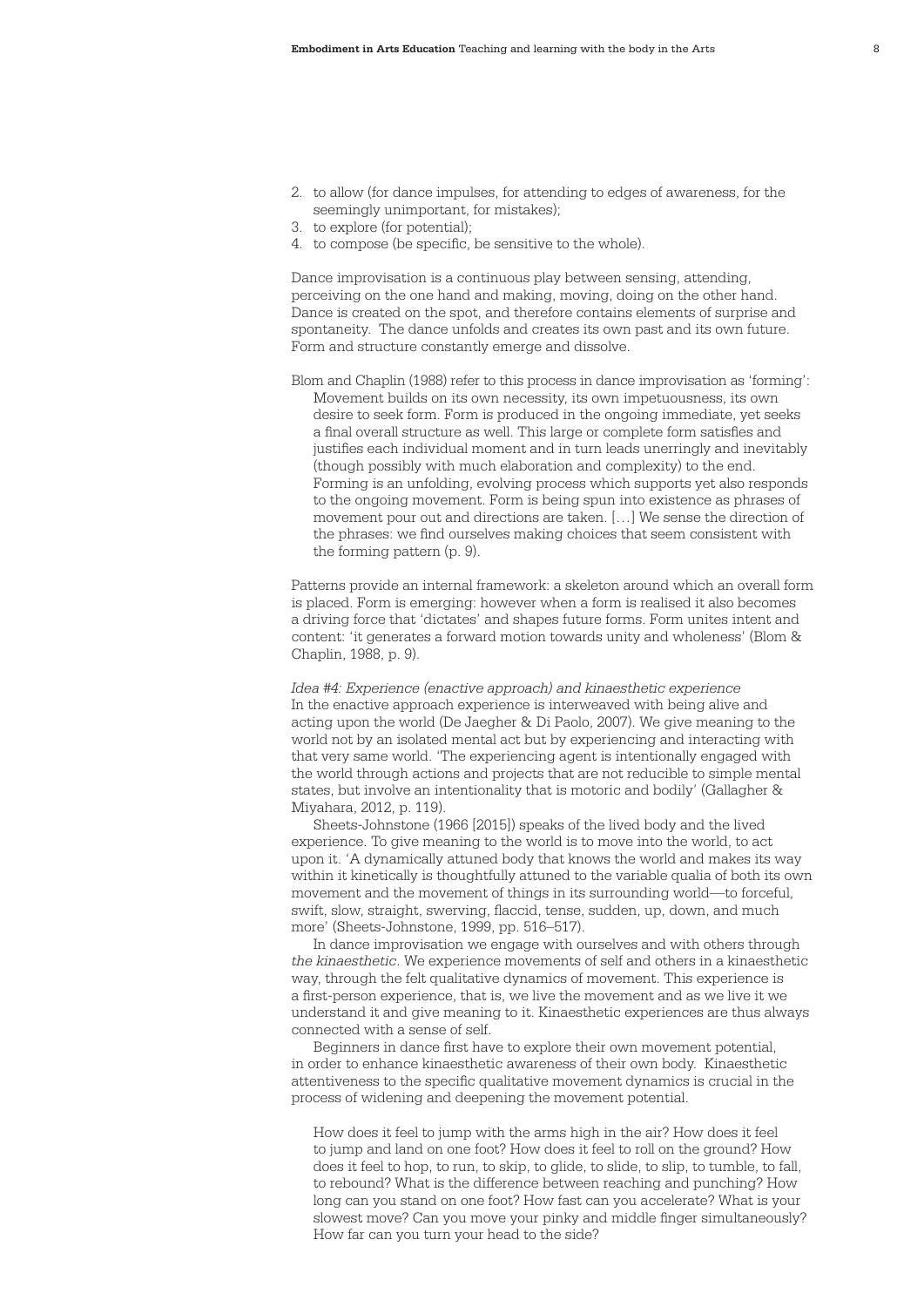In group improvisation the dancer constantly has to relate movements of the self to movements of the other. When a group of dancers start to run through space, what do you? Do you join? Do you start a solo action? Do you withdraw? Dancers in a dance improvisation have to be sensitively attuned to one another: being in the midst of the dance while at the same time being attentive and attuned to anything that happens in the space. 'In improvising dancers are [...] attuned to the qualitative dynamics of movements, their *own kinesthetically felt movement*, and the *kinetically perceived movement* of other' ( Sheets-Johnstone, 1966 [2015], p. xxviii).

Experiencing self and others – in and through movement – also includes the intentions and affects that flow back and forth between the agents. The lived body manifests itself in perceptual experience – not as an object among objects but as a bodily subject (Thompson, 2005). The intentional structure of bodily subjectivity is deeply connected to a 'bodily-self-that-can-move-itselfin-a-certain-way'. Gallagher and Miyahara (2012) refer to this as operative intentionality: the experiencing agent is intentionally engaged with the world through bodily movements. In a group dance improvisation dancers are not in an 'observer' position: they are inside the dance, fully engaged and responding in an embodied way to the other.

 Intentions are not made up, preconceived or set but intentions unfold, shift and evolve during the dance improvisation. Intentions are moulded into a recognisable and perceivable form as a response to the ongoing movement. 'While I was improvising I sensed some intention evolving. I didn't see it all in a second: I only recognized it as I was moving. If I'd been stopped in the middle, I wouldn't have the whole shape because it was still in the process of becoming' (Blom & Chaplin, 1988, p. 9).

A sense of order arises out of the choices and intentions that dancers make during the process. It is important to note that intentions in a dance improvisation are always in a process of becoming: not yet defined, crystallised or definite. But changing, transforming and becoming. Some intentions lead to a dead end: others are taken up and transformed into something new. The underlying intentional structure forms a framework, an internal structure, which determines new movement. In the unfolding of intentions patterns of movement arise and form solidifies. Additionally in dance improvisation intentions are shared and co-modulated by the interaction itself.

#### *Idea #5: Sense-making (enactive approach) and the relational*

By moving in the world we do not only process information but we create meaning. We inhabit the world: we bring our own identity into play. As an autonomous agent we sustain our identity, and by doing that, we do not only witness the world, but we modify it, we adapt it, we shape it. To create meaning is to give the world a temporal spatial shape. Moving in the world also means being moved by the world.

Sense-making is not something passive but it presupposes a living being that actively engages in the world. By bringing his own identity into play, the living being throws a perspective into the world, through which meaning arises (De Jaegher & Di Paolo, 2007). Sense-making is thus interactional and relational (Thompson & Stapleton, 2008).

Dance improvisation is relational since the dancers participate in each other's movements. Following or leading, accepting or denying, starting something new or continuing and finishing someone else's actions: the dancers attune to each other in a kinaesthetic, empathic way. A dance is jointly created – a dance that would not be possible with one body (Blom & Chaplin, 1988). All agents contribute to joint relational sense-making: self-in-interaction is confronted with the other-in-interaction. A shared coordination and articulation of rhythm, momentum, speed and phrasing takes place. My own movements are altered contextually in order to meet the other.

Through group improvisation the dancer will learn to develop a sense of the moving self in relationship to the moving selves of others. The other in dance improvisation is not entirely obscure nor inaccessible, nor fully transparent, but is seen as something else. The body of the other has knowable and unknowable surfaces, familiar and unfamiliar angles and curves.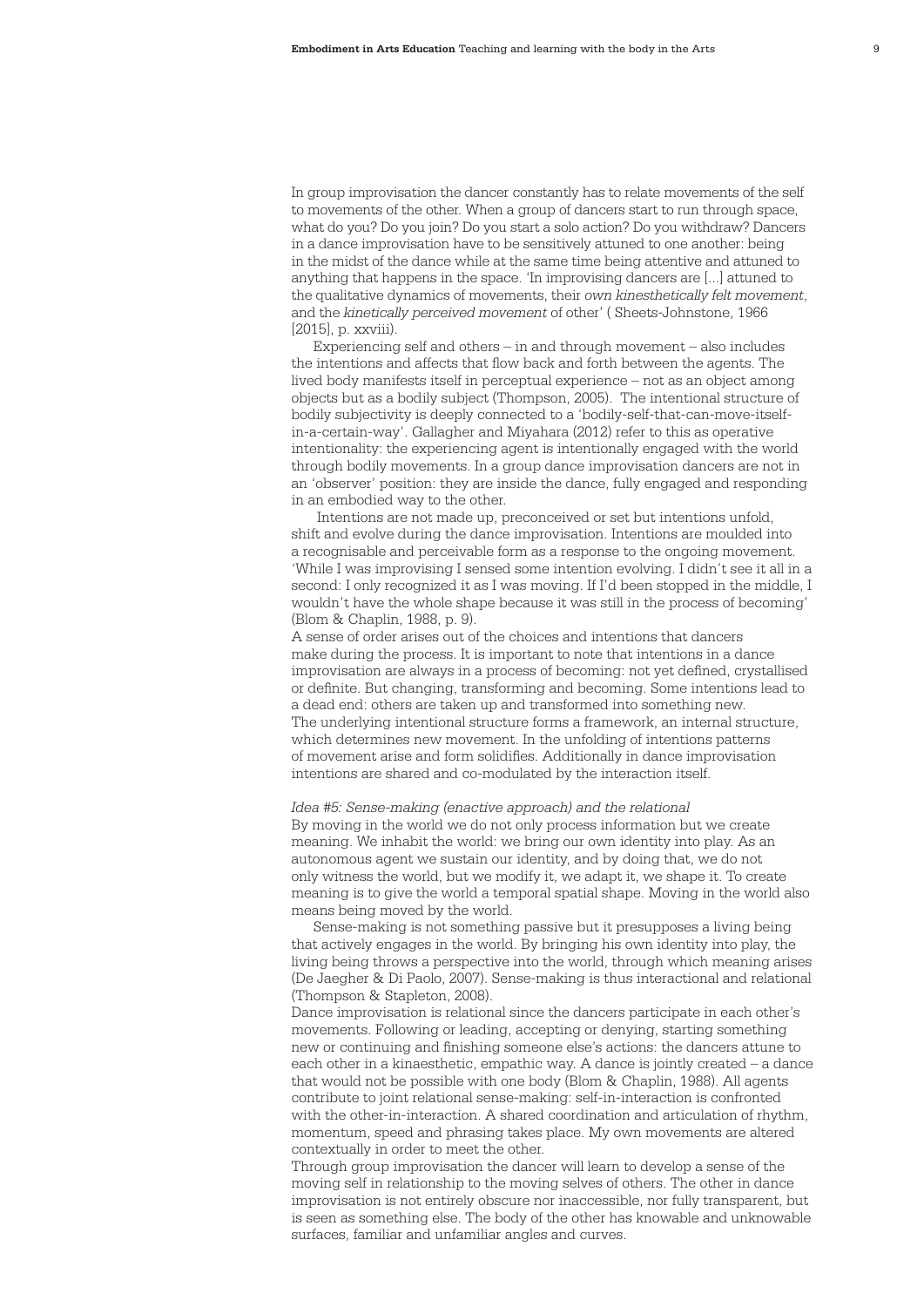We take a movement impulse from someone (such as a change in direction, a drop in weight, a sudden acceleration), we borrow it, steal it, transform it and return it to the other in a spatial-temporal kinetic form. A conversation starts to develop: affects and intentions flow back and forth. In a group improvisation a constant negotiation takes place between the self-in-interaction and the other-in-interaction. Affective values are formed through timing and sharing of kinematic forms: out of that meaning arises (Stern, 1985, 2010). One could therefore speak of a collective agency: a joint decision-making on the spot. This joint decision-making is highly spontaneous and full of surprises. It is not so much a process of leading and following as a reciprocal process in which movements are shared. 'Many of us have enjoyed the experience of neither leading nor following, but instead moving with, and being moved by another body. One body's weight and momentum flow into and with another body's shaping and trajectory making a double bodied co-motion' (Foster, 2013, p. 8).

In other words, movements are realised through co-agency. The dancer in improvisation is constantly shifting from self to other, from detail to whole, from connecting the present to past and future. Improvisation celebrates the here and the now: being in the present while moving away from what was and moving towards what will be.

Dance is created in real time. That which happens and that which does not happen is not (only) a matter of personal choice: the dance shapes itself through the constant dialogue between moving agents. In improvisation it is often unclear how choices are being made: they are just there. In front of you. With an inner logic that most of the time cannot be explained. Through a shared sensibility, the movement unfolds in an unpredictable manner. Blom and Chaplin (1988) state that dance improvisation is a special form of social interaction since it challenges the cultural defined codes about body boundaries and personal space (specifically in Western countries). The 'normal' social space in daily life is contested: the cultural code of distance between the self and the other is broken and instead dancers play with merging own bodily boundaries with boundaries of others. Touching each other, lifting each other, giving weight, pushing, pulling: these are all normal (accepted) things to do in improvisation. In normal life, however, these things would not be so normal or accepted (except perhaps when it comes to the playful interaction with young children).

Dance improvisation (like jazz improvisation) shares quite some commonalities with the mother-infant interaction: in a sense that communication precedes and exceeds language, in the musical narratives that are created, in the expressive movements that are being shared (Malloch & Trevarthen, 2009). Group dance improvisation is a rhythmic and melodic co-creativity between the agents involved. It is a wordless conversation: an interpersonal sharing of movements, affects and intentions. The dancers dynamically anticipate each other's movements resulting in a joint engagement. Synchrony is not only a dynamic sharing between the dancers but highly contextual as well. 'The information carried by interpersonal rhythms does not move directly from one person to another. Thus information cannot easily be conceptualized as messages since the information is always simultaneously shared and always about the state of the relationship' (Byers, as cited in Malloch & Trevarthen, 2009, p. 3).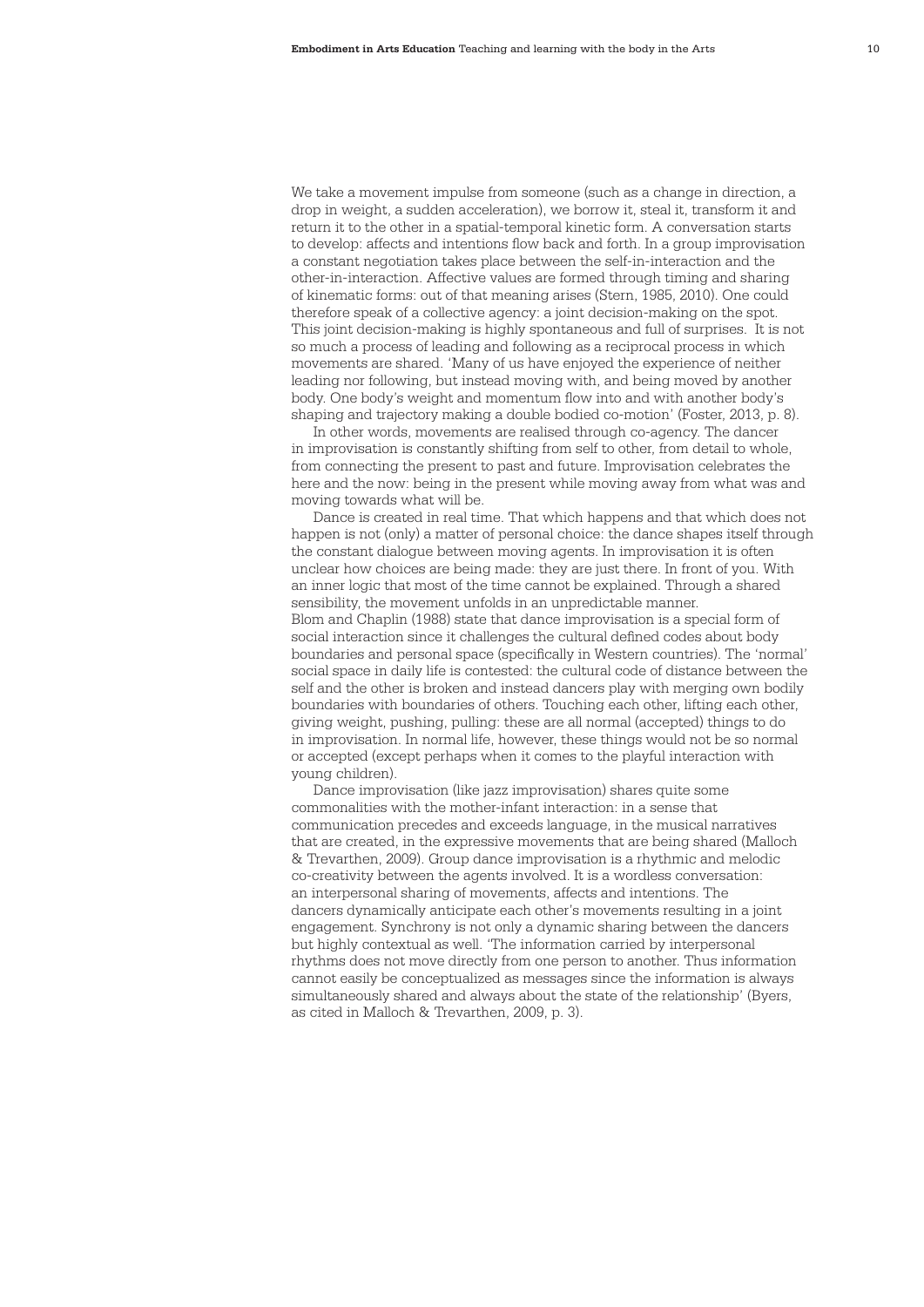# GROUP DANCE IMPROVISATION AS PARTICIPATORY SENSE-MAKING

De Jaegher and Di Paolo (2007) draw further on the five basic ideas of the enactive approach. They introduce the concept of 'participatory sense-making'. They ask themselves the question how the physical interactional coordination of movements relates to the capability to share meanings and to understand each other. Sense-making, according to De Jaegher is an intentional and expressive activity. An activity affected by coordinating movements in interaction. Meaning arises out of the physical engagement process.

Each agent involved in this interaction process contributes in his own way to the coordination and co-regulation of intentions/perceptions and movements. Even more, the interaction process itself can move into directions that are unexpected to the agents and even not-willed. This means that when we engage in interaction, not only the participants but the interaction process itself can influence the sense-making. Intentions are generated and transformed into social interactions. In the enactive approach sense-making and meaning in interaction cannot be a solely individual activity: they are co-authored, interbodily, situated and situational (Jensen, 2014). 'Sense making re-enacts multiple voices, defined as silent others that affect what we think, say, do and not do in situated dialogue. Sense-making, thus, unfolds as double dialogicality that links socio-cultural history (norms, knowledge, rules etc.) with real-time dynamics as we orient toward each other and use cultural artefacts (including verbal patterns)' (Pedersen and Linell, as cited in Jensen, 2014, p. 285).

De Jaegher (2013) refers to this as participatory sense-making, a thoroughly embodied activity in which individual sense-making is affected by inter-individual coordination of movements, perceptions and emotions. In the participatory sense-making process the participants coordinate their behaviour. This coordination can take on different shapes (such as imitating, mirroring, rhythmic synchronisation) and different modalities are at play (such as movements, gestures, language, thoughts etc.). Each participant engages dynamically in the interaction process: previous (mentally decided) intentions can change during the interaction process, other intentions can take over while yet others remain invisible. Social situations are thus complex, dynamic and hard to predict. Like Gallagher (2004), De Jaegher (2013) claims that sensemaking is not so much about making theoretical inferences as a thoroughly embodied process in which we share intentions by interacting with each other.

Now let us return to dance improvisation. According to Blom and Chaplin (1988), dance improvisation is made up of three things. First of all, dance improvisation is a kinetic-kinaesthetic event. The dance movements are kinaesthetically sensed, experienced and perceived. Second, in dance improvisation the dancers are agents who decide on the spot how they will move next. The third is movement form itself: the specific form that emerges during the improvisation. The dancers make (pre-) reflective choices that crystallise in a particular movement form. Intent becomes a movement: the dancers are oriented toward a form. In dance improvisation the focus lies on the 'moving point of contact between two (or more) bodies and the concomitant and unpredictable unfolding of movement produced by that focus' (Foster, 2011, p. 3).

Group dance improvisation can be seen as participatory sense-making, as a physical creative conversation between me and the other. The dancers join each other in the movement: they make sense of each other's movements on the spot.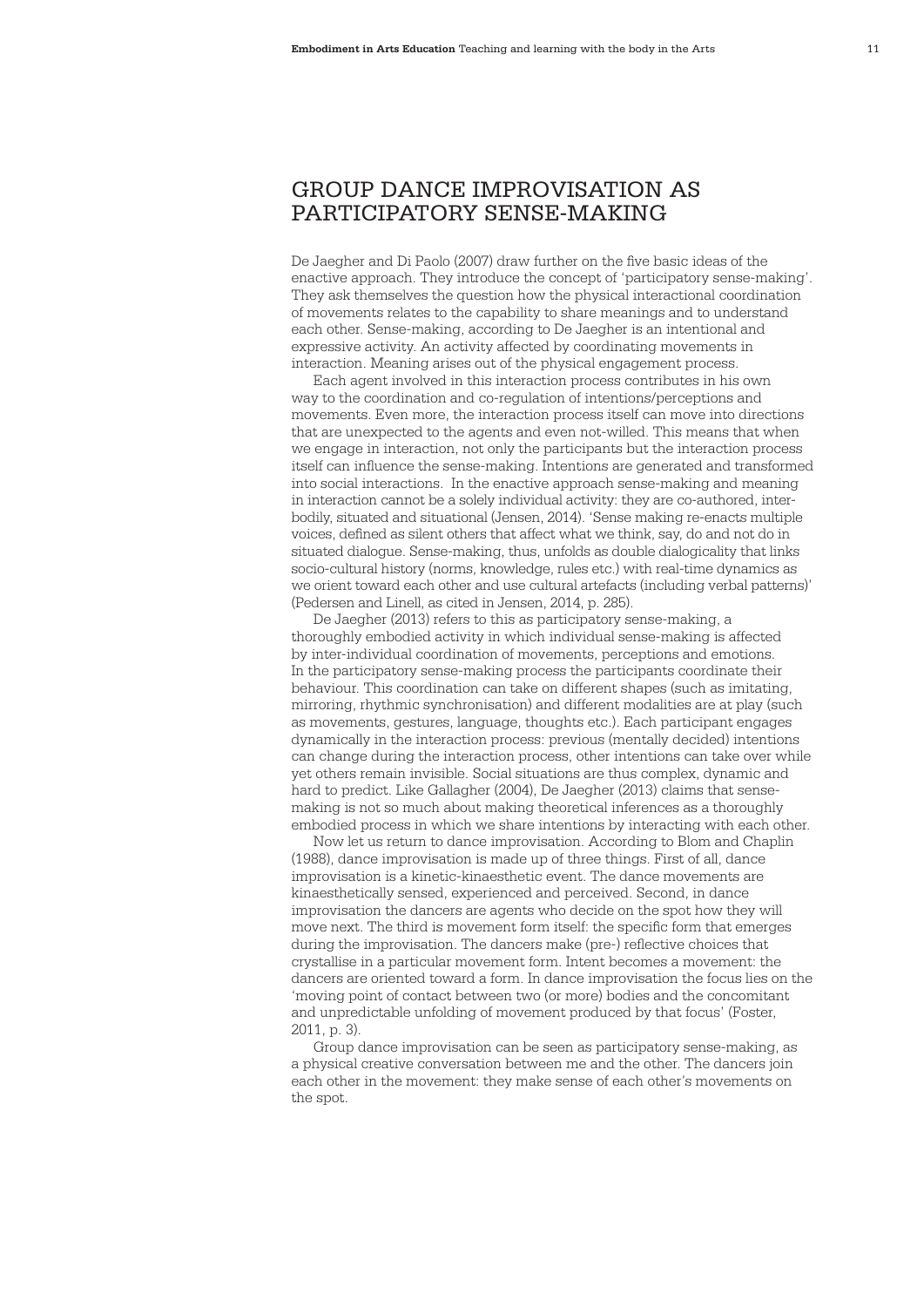# THE EDUCATIONAL VALUE OF GROUP DANCE IMPROVISATION

Group dance improvisation is in essence an embodied engagement process in which movement experiences are exchanged between autonomous agents. Not only the qualitative movements dynamics (effort, shape, space and rhythm) but also underlying (aesthetic) intentions are shared and coordinated. Meaning is generated and transformed through this embodied interaction. Dance improvisation is a special form of dance, since it is created on the spot. It is explorative, creative and performative at once

I hope to have shown in this paper that dance improvisation is a unique participatory sense-making activity. Group dance improvisation offers tremendous opportunities not only for professional dancers but also for amateurs in enhancing kinaesthetic awareness, in attuning and listening to the bodies of others, in coordinating movements together, in connecting inner felt intentions with a specific dynamic form.

Group dance improvisation is not restricted to dancers with a professional background but accessible to a wide range of people who dare to explore movement potential in an aesthetic way. Dance improvisation suits anyone who wants to think in sheer movement. In dance improvisation the body is not an object or instrument but a lived experience that creates movements as dynamic forms-in-the making (Sheets-Johnstone, 1966 [2015]). Dance improvisation offers so much potential since it zooms in on the lived experience, not as an isolated phenomenon, but as a contextualised conversation that takes place between bodies. Dance improvisation is essentially about making-sense-witheach-other-on-the-spot-in-the-moment.

If we assume that education is primarily concerned with individual growth, the development of a stable sense-of-self, productive living, self-realisation, critical thinking, creative problem-solving and the ability to relate to others, then dance improvisation is educational in itself. For dance improvisation is nothing more than:

[...] a total engagement of the individual in which he perforce encounters himself in depth, in which he utilizes the fullness of his resources, in which he draws upon his past experiences and knowledge, in which his discrimination and sensitivity to form are, in fact, tested as creative intelligence. Furthermore the creation of a dance is necessarily connected with individual growth, self-realization, and the ability to work well with others, since it puts so much stress on something of recognized and paramount importance in the world, yet something which education does not often specifically state as its goal: communication' (Sheets-Johnstone 1966 [2015], p.118-119).

Dance improvisation, as the instant creation of sheer movements on the spot, is a special form of participatory sense-making. It is pure in its essence, as well as complex in the intertwining of affects, intentions and qualitative movement dynamics. It is the coming together of different embodied agents who spend time together in a pleasant and meaningful way.

*Carolien Hermans graduated (cum laude) at the Radboud University in Nijmegen, department Orthopedagogy. Next to this, she studied dance and choreography (Amsterdam Master of Choreography). She is currently a teacher at the Amsterdam Conservatory. She is also a researcher/ lecturer at the school of Arts and Economics at the University of the Arts in Utrecht. She is affiliated to the Institute for Cultural Inquiry, University of Utrecht, in collaboration*  with AHK, where she is doing a PhD research on the effects of dance on the *kinesthetic communication of boys with ASD.*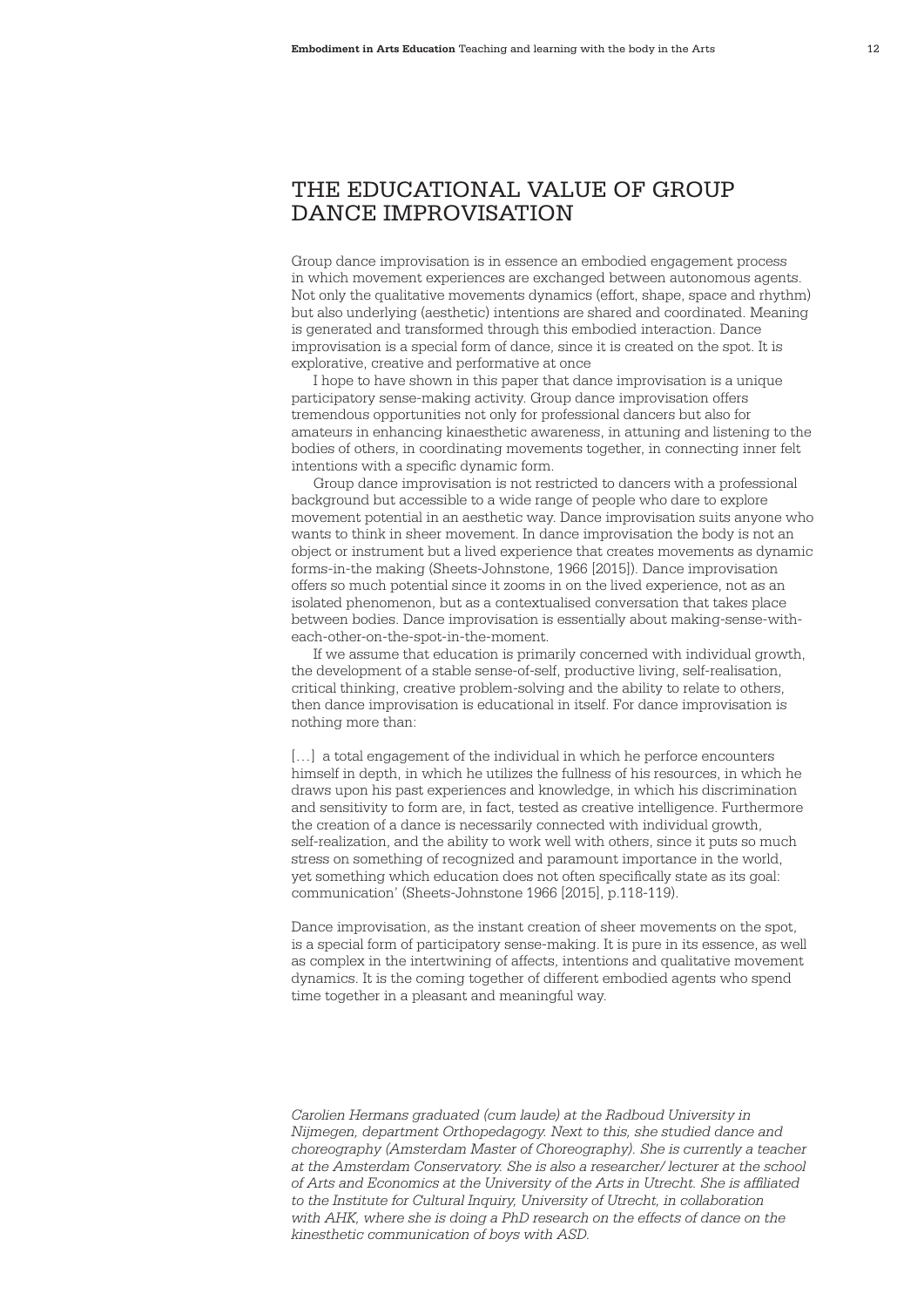## REFERENCES

- Berthoz, A. & Petit, J.-L. (2008). *The physiology and phenomenology of action* (translated by Christopher Macann). New York: Oxford University Press.
- Blom, L.A. & Chaplin, L.T. (1988). *The moment of movement: Dance improvisation*. London: Dance Books.
- Di Paolo, E.A. & Thompson, E. (2014). The enactive approach. In L. Shapiro (ed.), *The Routledge Handbook of Embodied Cognition* (pp. 68-78). New York: Routledge Press.
- De Jaegher, H. & Di Paolo, E. (2007). Participatory Sense-Making: An enactive approach to social cognition. *Phenomenology and the Cognitive Sciences*, 6(4), 485-507.
- Forti, S. (1974). *Handbook in Motion*. New York: Halifax.
- Foster, S. (2003). Taken By Surprise: Improvisation in Dance and Mind. In A. Cooper Albright & D. Gere (eds.), *Taken By Surprise: A Dance Improvisation Reader* (pp. 3-12). Connecticut: Wesleyan University Press.
- Foster, S. (2011). *Choreographing empathy, Kinesthesia in performance*. Oxon, New York: Routledge.
- Fraleigh, S. (1987). *Dance and the Lived Body*. Pittsburgh: University of Pittsburgh Press.
- Froese, T. & Di Paolo, E.A. (2011). The Enactive Approach: Theoretical Sketches From Cell to Society. *Pragmatics & Cognition*, 19(1), 1-36.
- Gallagher, S. (2004). Understanding Interpersonal Problems in Autism: Interaction Theory as An Alternative to Theory of Mind. *Philosophy, Psychiatry, and Psychology*, 11(3), 199-217. doi: 10.1353/ppp.2004.0063
- Gallagher, S., & Miyahara, K. (2012). Neopragmatism and enactive intentionality. In J. Schulkin (ed.), *Action, Perception and the Brain* (pp. 117-146). Basingstoke, UK: Palgrave-Macmillan.
- Gallagher, S. & Sørensen, J.B. (2006). Experimenting with phenomenology. *Consciousness and Cognition*, 15(1),119-134. doi: 10.1016/j.concog.2005.03.002
- Jensen, T.W. (2014). Emotion in languaging: languaging as affective, adaptive, and flexible behavior in social interaction. *Frontiers in Psychology 5*, 720. doi:10.3389/fpsyg.2014.00720
- Malloch, S. & Trevarthen, C. (2009). *Communicative Musicality: Exploring the Basis of Human Companionship*. Oxford: Oxford University Press.
- Merleau-Ponty, M. (1962). *Phenomenology of Perception* (trans. C. Smith). London: Routledge.
- Sheets-Johnstone, M. (1966 [2015]). *The phenomenology of dance*. Madison, WI: University of Wisconsin Press. Fifteenth edition: 2015, Philadelphia: Temple University Press.
- Sheets-Johnstone, M. (1999). *The Primacy of Movement.* Amsterdam/Philadelphia: John Benjamins PublishingCompany. doi: 10.1075/ aicr.82
- Sheets-Johnstone, M. (2010). Why Is Movement Therapeutic? Keynote Address, 44th American Dance Therapy Association Conference, October 9, 2009, Portland, OR. *American Journal of DanceTherapy, 32*, 2-15. doi: 10.1007/s10465-009- 9082-2
- Sheets-Johnstone, M. (2012). From movement to dance. *Phenomenology and the Cognitive Sciences*, 11, 39-57. doi: 10.1007/s11097-011-9200- 8
- Stern, D.N. (1985). *The interpersonal world of the infant.* New York: Basic Books.
- Stern, D.N. (2010). *Forms of Vitality: Exploring Dynamic Experience in Psychology, the Arts, Psychotherapy and Development*. Oxford: Oxford University Press.
- Tufnell, M. & Crickmay, C. (1990). *Body Space Image: Notes towards improvisation and performance*. Cornwall: Hartnolls Ltd.
- Thompson, E. (2005). Sensorimotor subjectivity and the enactive approach to experience. *Phenomenology and the Cognitive Sciences*, 4, 407-427.
- Thompson, E. (2007). *Mind in life: Biology, phenomenology, and the sciences of mind*. Harvard University Press.
- Thompson, E. & Stapleton, M. (2009) Making sense of sense-making: reflections on enactive and extended mind theories. *Topoi*, 28, 23-30.
- Varela, F.J., Thompson, E. & Rosch, E. (1991). *The embodied mind: Cognitive science and human experience*. Cambridge, MA: MIT Press.
- Warburton, E.C. (2011) Of meanings and movements: Re-languaging embodiment in dance phenomenology and cognition. *Dance Research Journal*, 43(2), 65-83.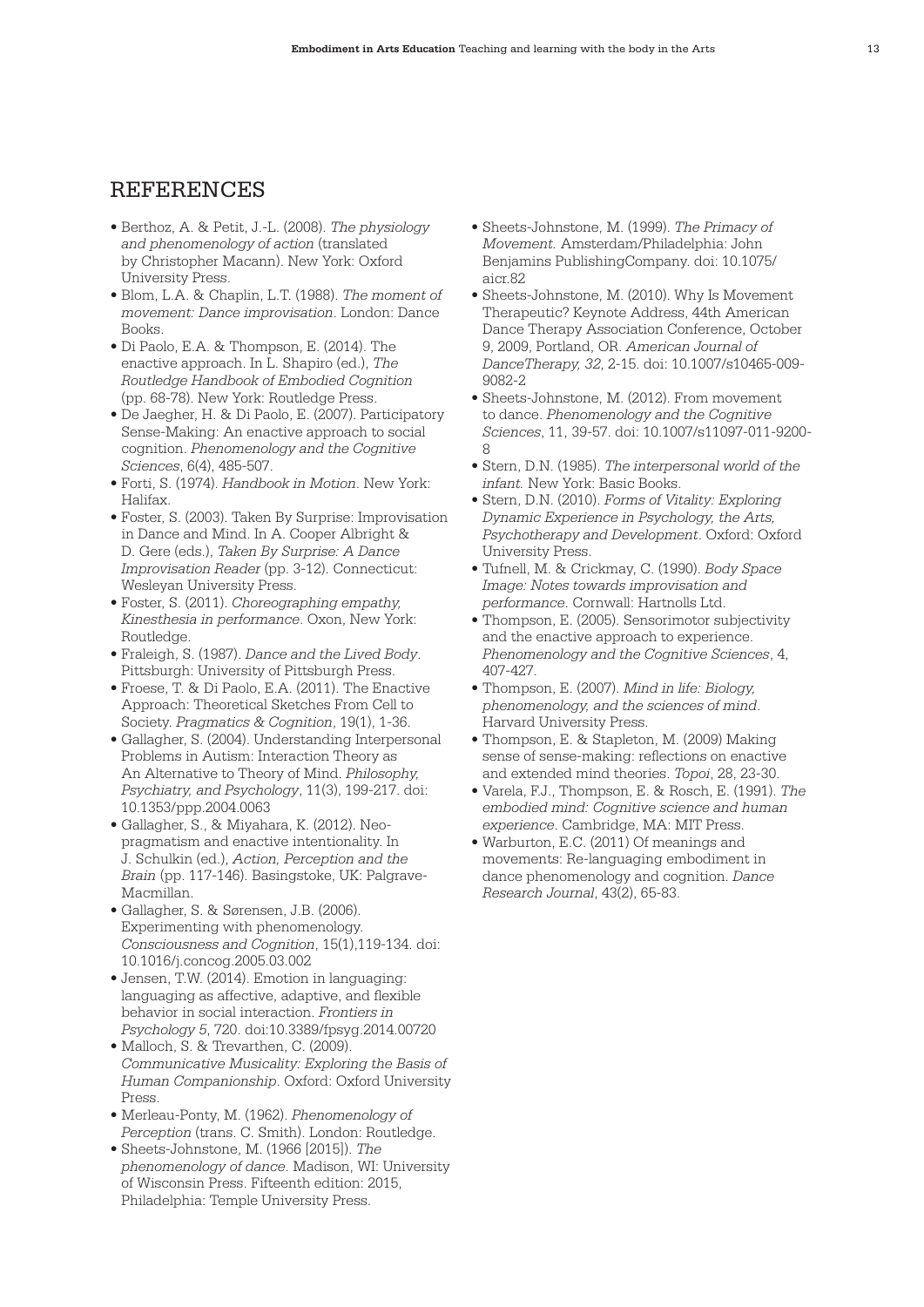# WHAT THE BODY KNOWS ABOUT TEACHING MUSIC

*A summary of the research study into the specialist preschool music teacher's pedagogical content knowledge regarding teaching and learning rhythm skills viewed from an embodied cognition perspective*

# 1. INTRODUCTION

It could be argued that rhythm is one of the most fundamental pillars of music – one can hardly find music without temporal organisation (Cross & Morley, 2009; Thaut, 2008). Rhythm divides and organises music "into coherent and comprehensible patterns and forms" (Thaut, 2008, p. 6) that can vary throughout different music cultures (Campbell, 2004). By dividing and organising music in patterns and forms, rhythm on the one hand guides listeners and performers in making sense of important moments in the unfolding of music through time and on the other hand it creates anticipation and predictability for listeners and performers (Thaut, 2008). As rhythm is such a fundamental feature of music rhythm skills are viewed as a key element in music education, including early childhood music education (Flohr, 2005; Gordon, 2003; Young, 2009). Preschoolers start developing rhythm skills from birth (Trehub, 2006) or possibly prenatally (Parncutt, 2006) and the task of specialist preschool music teachers is to extend, deepen and broaden the development of rhythm skills of young children (Hargreaves, 1996), giving them a foundational basis for learning music.

Although rhythm skills are seen as a key element in early childhood music education, it still remains a question how these skills can be taught. Over the past decades models have been created that describe the musical development, including rhythmical development, from infancy to adulthood (see e.g. Gordon, 2003; Swanwick & Tillman in Tillman-Boyce, 1996) and these models have been developed with the purpose "to advance thinking about educating and teaching the child in settings of formal schooling" (Taetle & Cutietta, 2002, p. 279). Educational models are often general enough to be applicable to different (music) educational settings (Leinhardt, Young, & Merriman, 1995), however, teachers can feel that these models do not match their own classroom practice or personal ideas of what "works" for them and their pupils (De Baets & Nijs, 2013; Heller & O'Connor, 2006). As a result, teachers tend not to use them for their classroom practice.

At the other side of theory, practice has brought forth a plethora of music books with hands-on practical rhythm and movement activities that can be applied directly in early childhood education but which lack theoretical underpinnings as to why such activities are of importance to the rhythmic development of children. Yet in-between theory and generic practice-based principles concerning teaching and learning rhythm skills is the knowledge of the music teacher. Teachers can implicitly and explicitly develop ideas, theories and intuitions through practice (Loughran, 2010; Meijer, 1999) about how rhythm skills can be taught to preschoolers, and in doing so, they not only think about the "what" of teaching – often given in national curricula – but also about the "how" of teaching those skills. The knowledge these teachers develop of teaching and learning rhythm skills can give insight into the complexities of teaching those skills in the social, cultural and physical constraints and possibilities of the preschool. In that sense, this knowledge might complement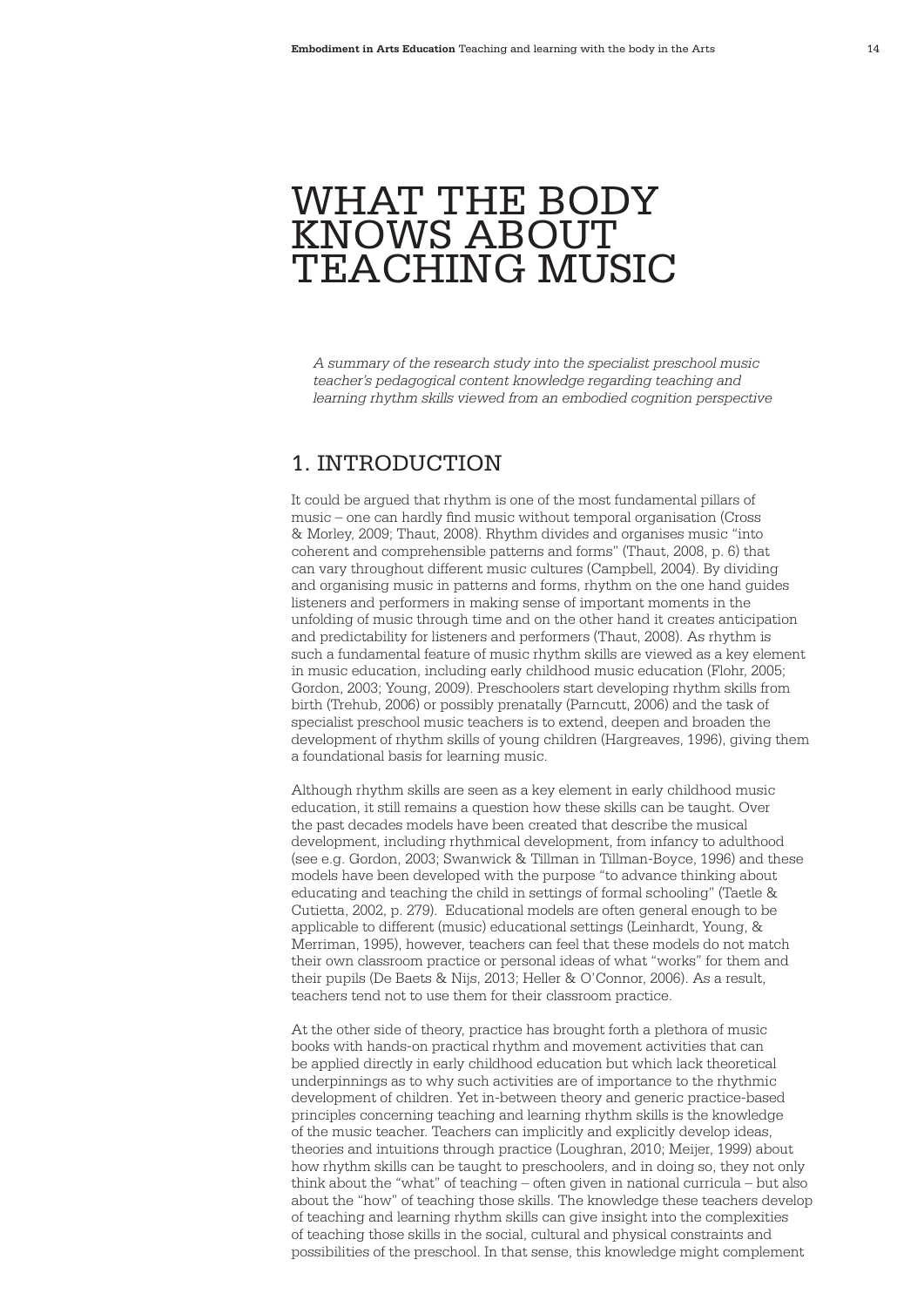the generative models of musical development that have been developed and can form a bridge between theories on how children learn music and the educational practice (Kwakman & Van den Berg, 2004).

The North American educational psychologist Lee S. Shulman (1986) recognised that teachers think about both "what" to teach – the content – and "how" to teach that content. He suggested that teachers develop a unique kind of knowledge in and through practice that intertwines their content knowledge and pedagogical knowledge, and he called this knowledge "pedagogical content knowledge" (Shulman, 1986, p. 9). Pedagogical content knowledge (PCK) is about teachers' knowledge of how to adapt specific subject matter for the teaching and learning of certain pupils and Shulman (1986, p. 9) therefore defined PCK as: "[…] the most useful ways of representing and formulating the subject that makes it comprehensible to others... Pedagogical content knowledge includes an understanding of what makes the learning of specific topics easy or difficult […]". Since its introduction, an underlying assumption has been that exploring PCK could give entry points for improving teaching and learning in certain subject areas. Researching PCK therefore soon caught on and has unleashed a great amount of research - mainly in the field of science, maths and language education (Ball, Thames & Phelps, 2008). In contrast, the music education researcher Millican (2013, p. 47) notes that "only a few music scholars have begun to investigate and describe just what pedagogical content knowledge looks like in music education".

In this summary of my PhD, I will discuss how the specialist preschool music teachers' PCK regarding teaching and learning rhythm skills can be conceptualised and explored. I will first of all make insightful how current constructivist and information-processing perspectives on PCK that have been developed in the field of maths, science and language education and subsequently have been adopted in other fields of education tend to neglect the role of the body in teaching. Yet in music education, the body of the music teacher seems to play a central role in teaching and learning music (Bresler, 2004). Therefore, an embodied cognition perspective on PCK will be discussed that emphasises the intimate relationship between *body*, mind and the environment, which might be more suited to describe a music teacher's PCK. Further, this summary will report the research design, methods and the participants of the study, and the analysis of the data. A summary of the findings about the nature and content of the specialist music teacher's PCK regarding rhythm skills of preschoolers from an embodied cognition perspective will also be given and discussed. Lastly, the way the music teachers' bodies take on different roles to mediate the preschoolers' learning process of rhythm skills will be presented.

# 2. DIFFERENT PERSPECTIVES ON THE CONTENT AND NATURE OF PCK

### **2.1 Constructivist and information-processing perspective on PCK**

After Shulman's initial introduction, the concept of PCK has provoked a great amount of research over the last decades. At a closer look, however, researching PCK has shown to be problematic (Ball et al., 2008). The concept has been interpreted and defined differently and this has engendered a "variety of meanings" (Park & Oliver, 2008, p. 262) and has not led to a universally accepted conceptualisation of PCK (Van Driel & Berry, 2010). For example, several researchers have built on Shulman's description of the *content* of PCK, slightly altering it: from the field of maths and science education, Magnusson, Krajcik and Borko (1999) have added "knowledge and beliefs of assessment in a subject area" to its content, and from the field of educational technology, Mishra and Koehler (2006) changed the original term into "technical pedagogical content knowledge" to indicate that they integrated knowledge of technology into the concept of PCK.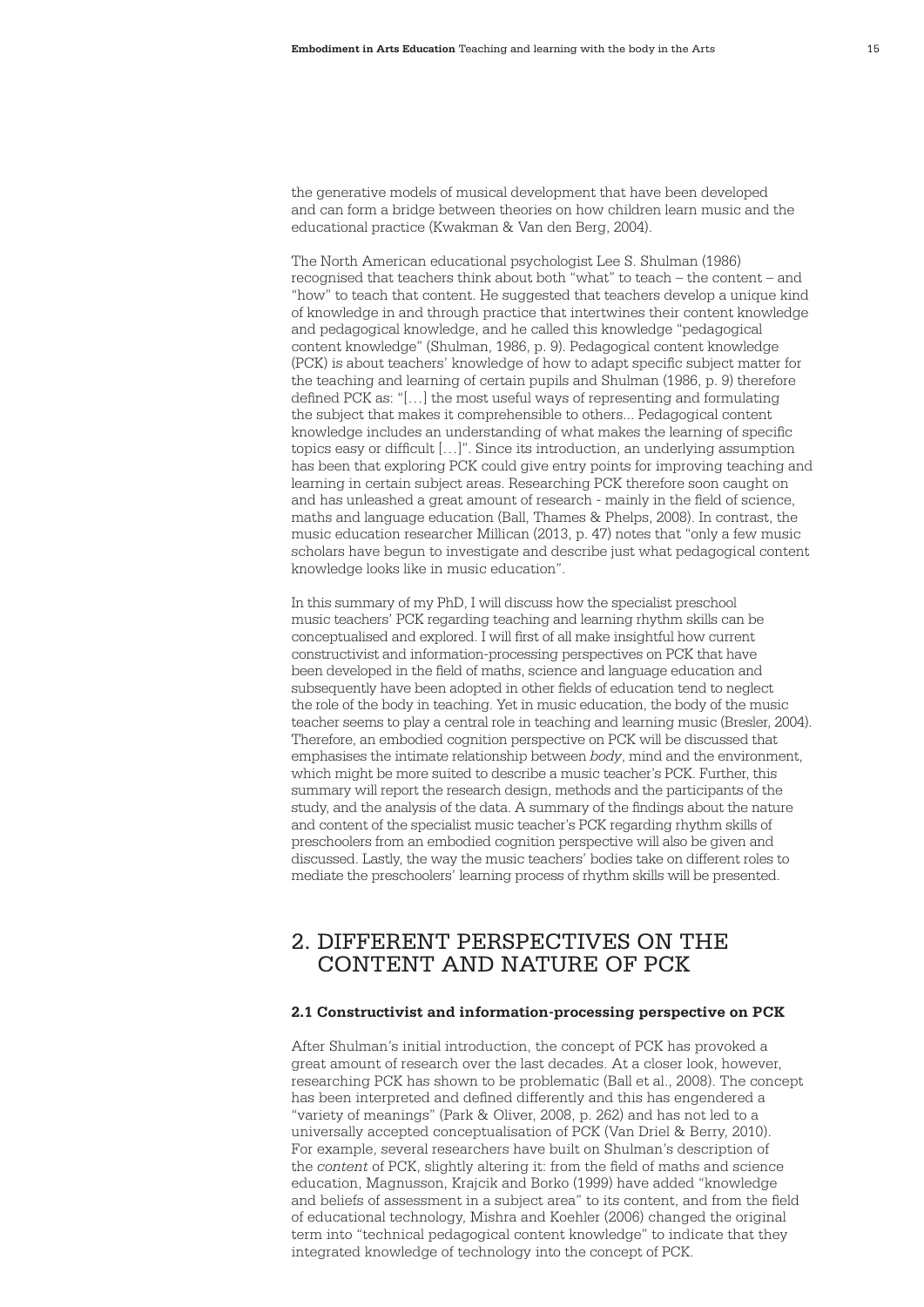Regarding the nature of PCK, different perspectives on teacher learning and development have influenced its conceptualisation. For example, Cochran and colleagues (1993) proposed a modification of Shulman's concept of PCK by explicitly taking a constructivist perspective on it. They renamed "pedagogical content *knowledge* (PCK)" to "pedagogical content *knowing* (PCKg)" (1993, p. 265) to reflect their view of the dynamic nature of the development of the teacher's personal knowledge. According to Cochran and colleagues (1993) the teachers' PCKg is situated and context bound, continuously shaped through interaction and reflection on the social, political, cultural and physical classroom environment. Alternatively, from the field of language education, Meijer (1999) has explicitly taken an information-processing perspective on the PCK of teachers. From this perspective, the way long-term and short-term memory hold information and the way memory is used in action is stressed: through the activation of the long-term memory, knowledge about teaching is "called up" and used in the working memory to deal with a (classroom) situation (Meijer, 1999). The teacher's PCK that is located in the working memory consists of knowledge from long-term memory, called up to deal with incoming information of the classroom (Meijer, 1999). These different views on the content and nature of PCK have resulted in a diversity of research questions and in researching and exploring PCK in diverse ways which has complicated comparing research throughout different fields of education (Baxter & Lederman, 1999). Furthermore, a question is whether the aforementioned perspectives on the nature of PCK are suited to describe the nature of the classroom music teachers' PCK, as will be discussed below.

#### **2.2 PCK and music education**

Shulman - but also Cochran and colleagues (1993) and Meijer (1999) who respectively take a constructivist perspective and an information-processing perspective on PCK - seems to "conceive of knowing in terms of thoughts and structures in the head" and teaching "then is equivalent to making available the content and structures of the mind to others" through language or visual and written symbols (Pozzer-Ardenghi & Roth, 2010, p.31). Musical skills, however, are often laid down in the physical actions and gestures of the classroom music teacher (Bremmer, 2015) suggesting that teaching music involves more than "making available the content and structures of the mind to others" through language (Pozzer-Ardenghi et al., 2010, p.31). In that context, Burnard (2013, p. 113) observes that "not all musical practices are representable through language nor can they necessarily be taught through linguistic means" but teaching music seems to involve the bodies of music teachers and their pupils. Ultimately, this could mean that the music teacher's PCK might be distributed over mind and body. A more recent perspective on learning and developing that stresses the complex relationship between body and mind is that of embodied cognition (Wilson, 2002).

# 3. THE MUSIC TEACHER'S PCK FROM AN EMBODIED COGNITION PERSPECTIVE

#### **3. The perspective of embodied cognition**

The research field of embodied cognition refers to a range of philosophies, theories and research that wish to redress a perceived neglect of the role of the body in cognitive science (Chrisley & Ziemke, 2002). Although there does not exist one comprehensive view of embodied cognition, researchers working from an embodied cognition perspective will emphasise the intimate and mutual relationship between body, mind and the environment (Gallagher, 2009; Wilson, 2002). Or, as the music education philosopher Bowman (2004, p. 30) summarises: "Mind is inextricably biological and embodied; and what it can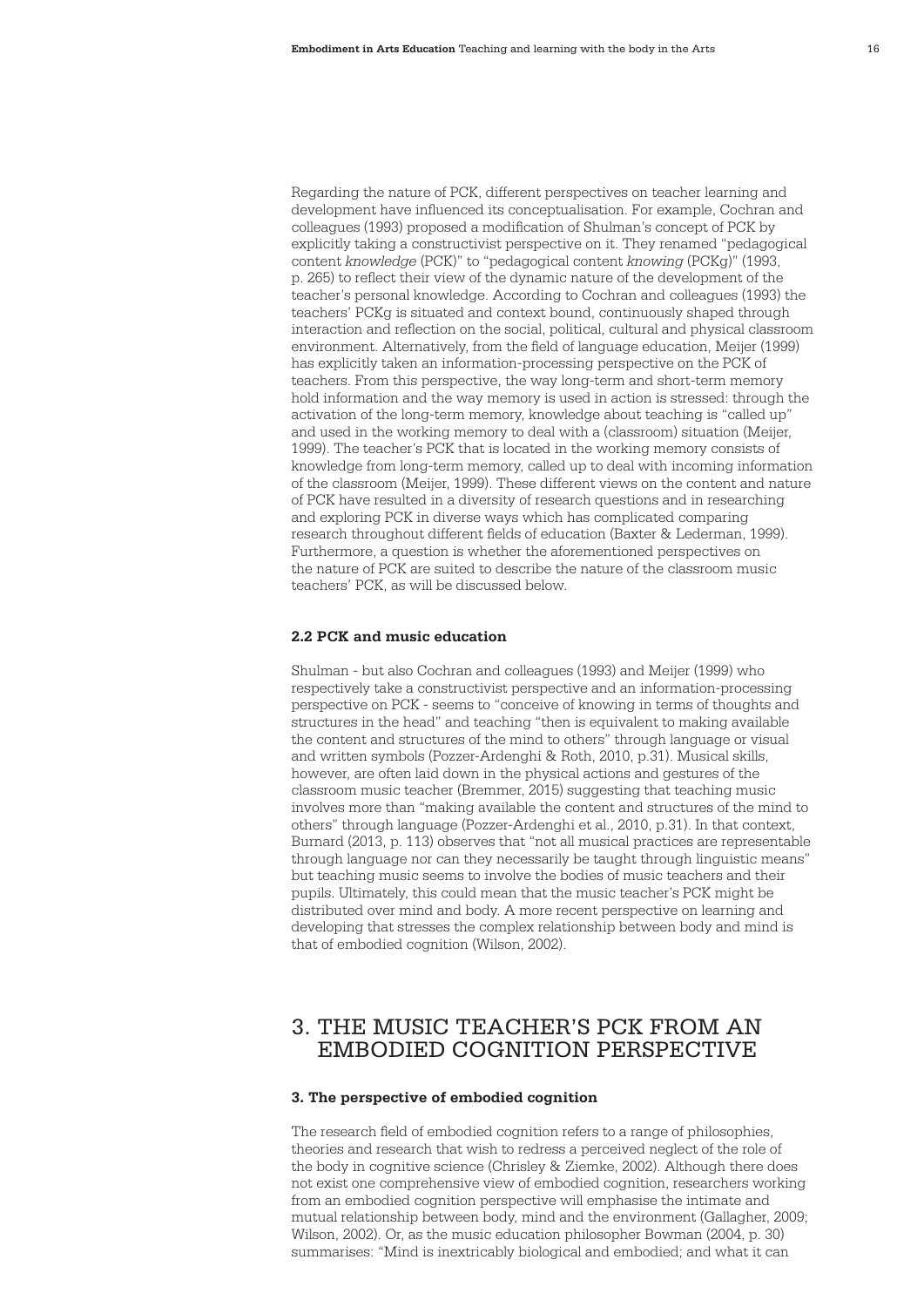know is always grounded in the material and experiential world". From this perspective, the social, cultural and physical environment in which the teacher teaches and the teacher's body all interact and shape cognition and define how PCK develops and can be communicated (Bremmer, 2015). This aforementioned description, only gives a general idea of how PCK can be viewed from an embodied cognition perspective. However, the North American psychologist Wilson (2002, p. 625) distinguishes between "online" and "offline" embodied cognition and this distinction might be more applicable to describe where and how music teachers develop and communicate their PCK.

The term "online" embodied cognition refers to the idea that most cognitive activity is performed in real-life situations and that consequently cognition is intimately linked to the sensory-motor processes needed to interact with those situations (Niedenthal, Barsalou, Winkielman, Krauth-Gruber & Ric, 2005). For example, when a teacher is teaching rhythm skills through movement to preschoolers who are excited, these teachers could lower their head to have a better view of them (sensory perception), they could feel their excitement (somatic perception) and could tune in with their own movements to the excited movements of the preschoolers (motor perception). From an online embodied cognition perspective, all these sensory, somatic and motor perceptions are essential for encoding and understanding the preschoolers' musical behaviours (Niedenthal et al., 2005; Wilson, 2002). From this perspective, goal-directed physical action is not considered to be an *expression* of internal cognitive processes but rather part of cognitive activity (Gallagher, 2005; Lindblom, 2007) and knowledge itself is embodied for instance through gestures (Pozzer-Ardenghi & Roth, 2010). For example, teachers can chant a rhythm pattern and at the same time they can make the underlying pulse of the rhythm pattern clear by using conducting gestures. Thus, information is communicated through gestures (the pulse) which is not communicated through the voice (rhythm pattern).

The term "offline" embodied cognition refers to the idea that when the individual's cognitive processes are decoupled from the real-life situation where they originally took place, their sensorimotor systems can run a simulation of aspects of the social, cultural and physical environment, as a means of representing information of that environment (Niedenthal et al., 2005; Wilson, 2002). For example, when teachers think about their pupils, a lesson or a specific teaching activity beyond the classroom their sensorimotor systems can run a simulation of (some aspects of) the classroom environment, pupils or the teaching activity as a means of representing information of that classroom environment, the pupils or teaching activity (Niedenthal et al., 2005; Wilson, 2002). Through visual imagery but also through auditory and kinaesthetic imagery a teacher can (partially) mentally simulate classroom events (Wilson, 2002).

By taking an embodied cognition perspective on PCK, one has to acknowledge that the body might communicate aspects of the classroom music teacher's PCK through gestures and physical actions, and this therefore has consequences for the way in which PCK can be explored (Bremmer, 2015). Not only exploring the classroom music teacher's PCK through written and spoken language is important but also exploring the music teacher's PCK through methods that could capture embodied aspects of the music teacher's PCK. Section four will report how the nature and content of the classroom music teacher's PCK regarding rhythm skills was explored from an embodied cognition perspective.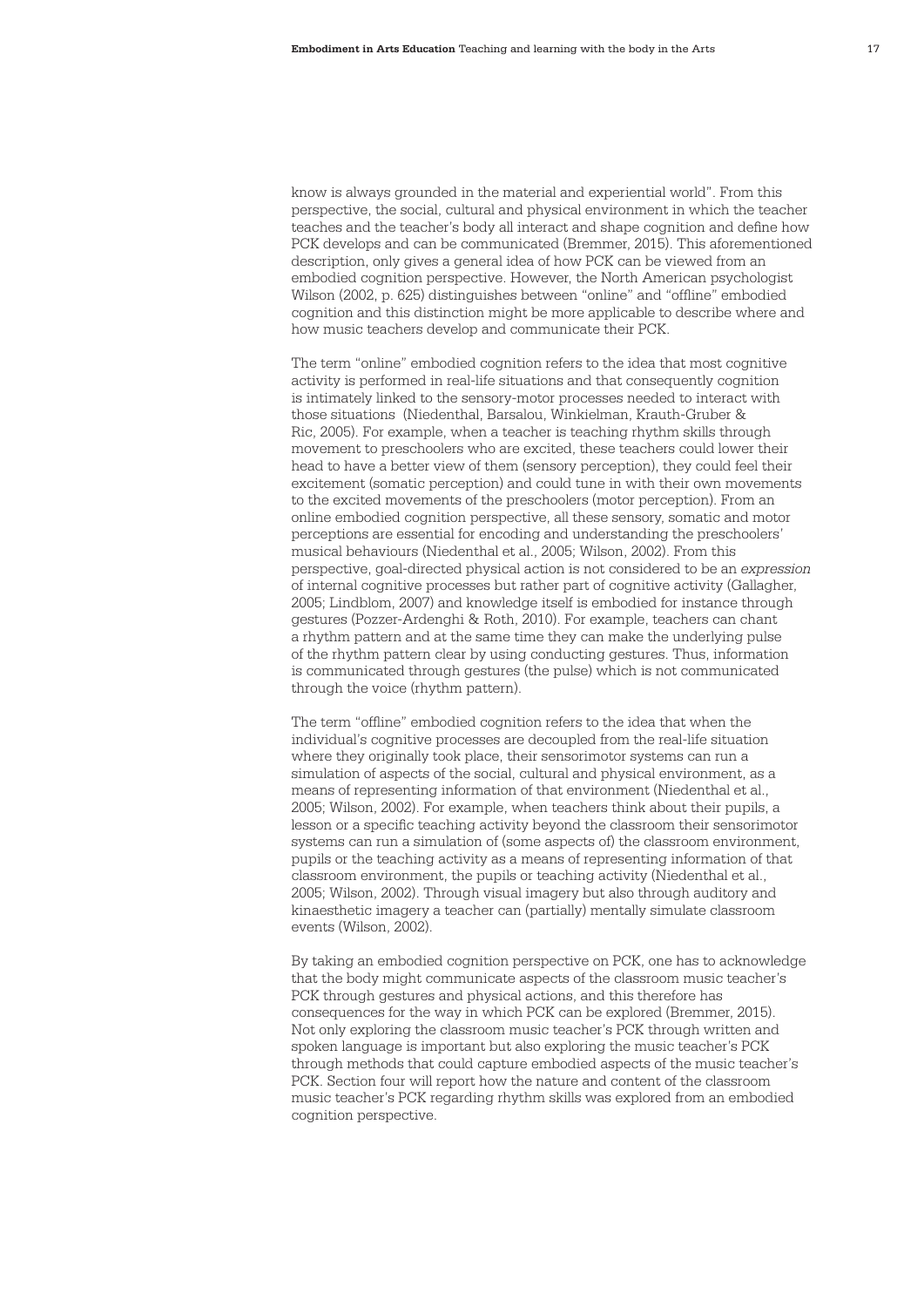# 4. RESEARCH METHODOLOGY

#### **4.1. Research design**

An interpretive approach was taken to researching the specialist preschool music teachers' PCK regarding the teaching and learning of rhythm skills. Within the interpretive approach, knowledge is not viewed as the objective truth, but is (co)constructed by individuals in a social context (Cain, 2010; Koopman, 2010). In this study, a multiple-case studies approach within an interpretive paradigm was taken to researching the teacher's PCK. A case study is viewed as a form of inquiry that "investigates a contemporary phenomenon in depth and within its real-life context" (Yin, 2009, p. 18). This approach offered the opportunity to explore the teachers' PCK within their teaching context through multiple methods (Sandberg, 2005) and to draw "cross-case" commonalities and differences between the cases.

The research study involved six teachers who all hold a Bachelor Degree in Music Education and who teach preschoolers (four- to six-year olds) in the Dutch educational system (group 1 and 2). These teachers developed their own curriculum regarding the teaching and learning of rhythm skills, although they could draw on existing teaching materials, and taught in open spaces, e.g. a gym or playroom. To increase the comparability of the participants, teachers with a minimum of four years of experience were involved, as literature suggests that the influence of experience on the development of teaching (including PCK) seems to stabilise after several years (De Vries, 2004). All the participants who were involved directly (specialist preschool music teachers and the preschoolers) and indirectly (headmasters and parents) in this study were told about the research and informed consent was obtained from all of these participants for the research study.

## **4.2 The choice and order of the research methods**

One assumption in the research study was that during the act of teaching the teachers' PCK could be manifested in their *online* embodied cognition and this was explored through a stimulated recall interview and two video analysis tasks. The stimulated recall interview (SRI) is an introspective research procedure through which the teachers' online embodied cognition could be explored by asking them "to recall when prompted by a video sequence, their concurrent thinking during that event" (Lyle, 2003, p. 861). The teachers taught a lesson which focused on rhythm skills and then used the SRI to recall their online embodied cognition. Furthermore, the teachers executed two video analysis tasks: in the first video analysis task they indicated, described and interpreted their physical actions within two rhythm activities that could reflect the instructional sequence of those rhythm activities and in the second video analysis task they indicated, described and interpreted their gestures within those rhythm activities. The two video analysis tasks were first executed by the teacher and by the researcher individually and then executed together. During the co-analysis phase the teacher and researcher could compare which instructional sequence and gestures had been indicated and described, and how they could be interpreted.

An assumption beyond the classroom was that the teachers' PCK could be manifested in their offline embodied cognition and this was explored through a digital notebook and a semi-structured interview. With regard to a digital notebook, the teachers were asked to write down as much as possible about what they believed to be their PCK regarding the rhythm skills of preschoolers over a time period of two to three weeks. For the semi-structured interview six interview questions were predefined and derived from the literature on PCK. These questions could be asked in a random order allowing the interview to have a freer character. Lastly, concerning the order of the methods, I chose to gradually sensitise the teachers to the concept of PCK and started with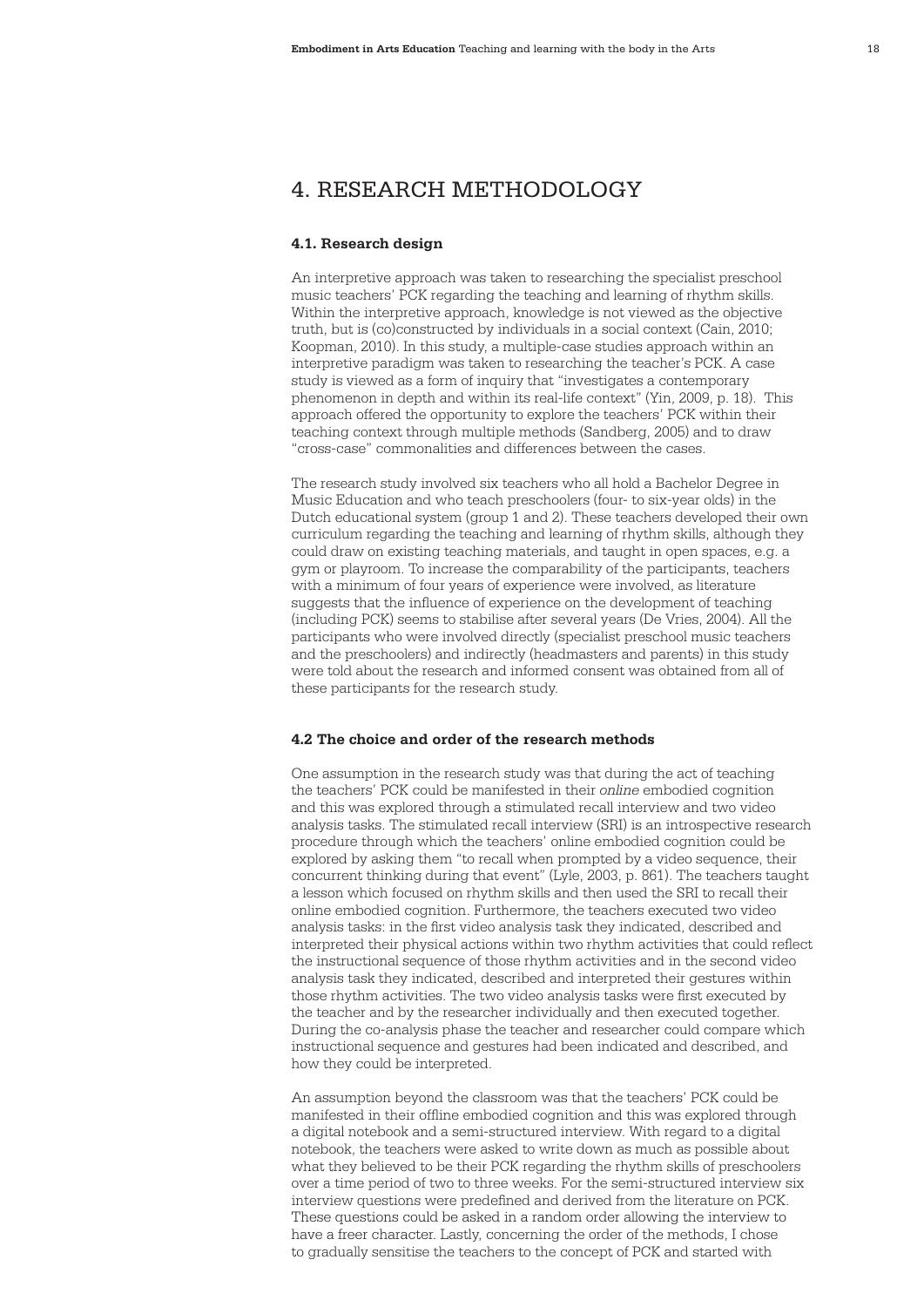the most open methods and ended with the relatively least open method: I started with the SRI, then applied the video analysis tasks, after that the digital notebook was used and lastly the semi-structured interview was undertaken.

#### **4.3. Data analysis**

In the research study, a thematic analysis approach was applied. Thematic analysis focuses on identifying, analysing and reporting themes within data (Braun & Clarke, 2006). The analytical procedures included transcribing the data and coupling the time frames of the video analysis tasks to the verbatim transcriptions. Secondly, I started with the inductive coding of the five different methods that were employed per case and started developing a coding scheme from the data and an accompanying coding manual. In this process, sensitising concepts were used that were derived from the literature on PCK. Thirdly, to establish the quality of the research, the process of intercoder-agreement was applied after the analysis of the third case. The goal of the intercoderagreement was to shed light on my blind spots, to allow for the possibility of adapting the codes and to tighten the definitions of codes in the coding manual before moving on to deductive coding. In the fourth phase, I moved from inductive coding to deductive coding and determined whether the codes developed thus far covered the new data and whether codes should be split or merged with codes with a similar meaning. Further, I began developing subthemes and in this process the codes of the different methods were clustered together in a subtheme on the basis of shared characteristics. Below in the figure an example is given of how codes were clustered in a subtheme:

#### **Subtheme: general teaching strategies for rhythm skills**

- Learning pulse metre phrasing through movement
- Learning rhythm skills through fantasy figures or themes
- Learning through touch
- Music that induces rhythmic movement
- Learning rhythm skills through repetition, variation or contrast
- Learning rhythm skills through language
- Learning rhythm skills through visual aids

**Figure 1:** An example of a subtheme

During the last phase, the analysis focused on the development of main themes with the use of sensitising concepts. In the figure below an overview is given of the themes that were described in the literature and the themes that were identified in the data of this study:

| Themes in literature                                                                                                                             | Themes identified in the data                                                                                      |
|--------------------------------------------------------------------------------------------------------------------------------------------------|--------------------------------------------------------------------------------------------------------------------|
| Orientations towards teaching and learning<br>a topic (e.g. Cochran et al., 1993; Grossman,<br>1990; Magnusson et al., 1999; Meijer, 1999)       | Pedagogical orientations regarding the<br>teaching and learning of rhythm skills of<br>preschoolers                |
| A topic and teaching (e.g. Ball et al., 2008;<br>Grossman, 1990; Magnusson et al., 1999;<br>Meijer, 1999; Shulman, 1987)                         | Teaching strategies for rhythm skills of<br>preschoolers                                                           |
|                                                                                                                                                  | Musical communication and musical<br>interaction that facilitates the learning of<br>rhythm skills of preschoolers |
| A topic and learners (e.g. Ball et al., 2008; Co-<br>chran et al., 1993; Grossman, 1990; Magnusson<br>et al., 1999; Meijer, 1999; Shulman, 1987) | Preschoolers' dispositions and learning<br>difficulties with regard to learning rhythm<br>skills                   |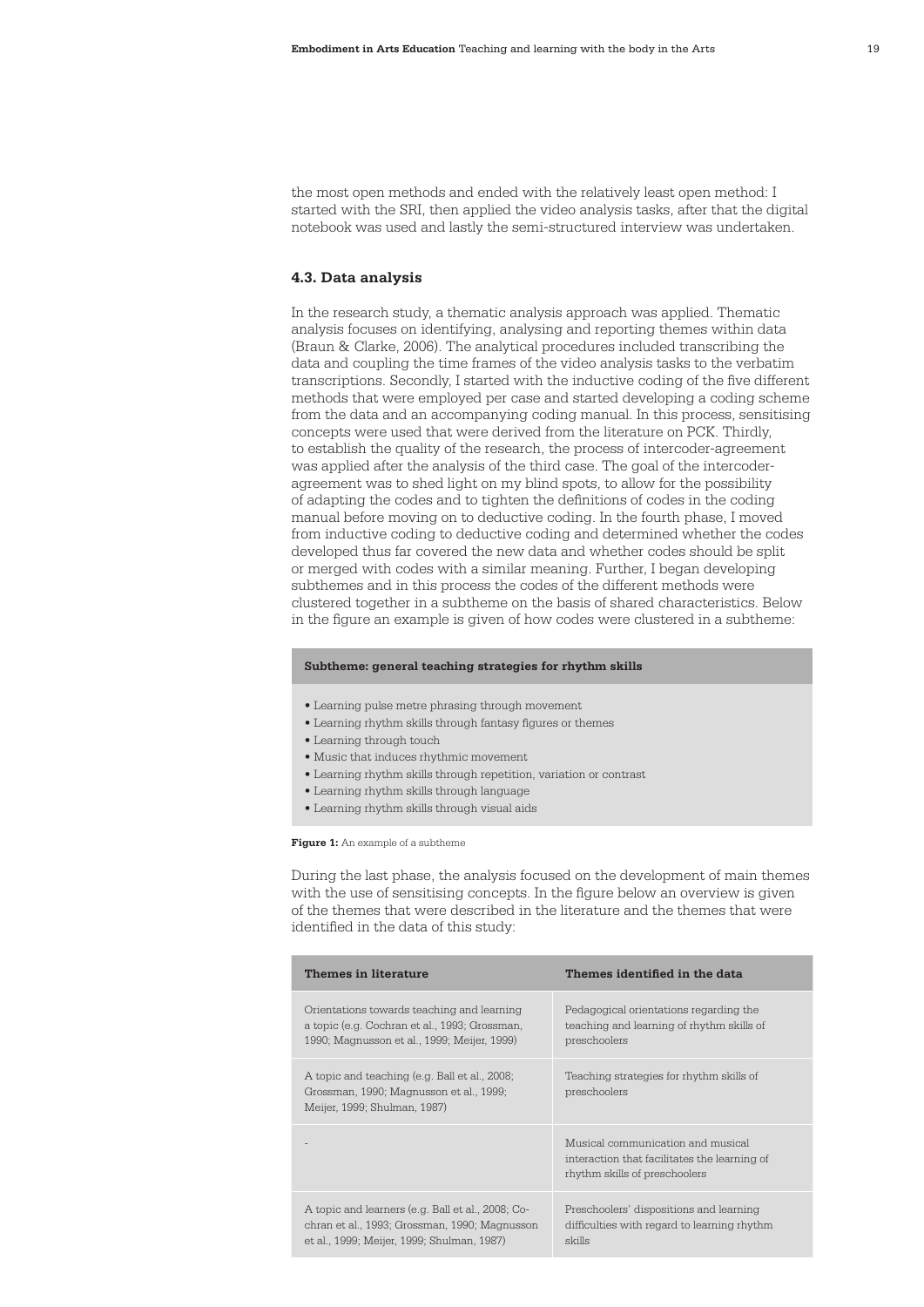| A topic and the curriculum (e.g. Ball et al.,<br>2008; Cochran et al., 1993; Grossman, 1990;<br>Magnusson et al., 1999; Meijer, 1999) | The curriculum in relation to rhythm skills<br>of preschoolers |
|---------------------------------------------------------------------------------------------------------------------------------------|----------------------------------------------------------------|
| A topic and assessment (e.g. Magnusson et al.,                                                                                        | Assessment of preschoolers' rhythmic behaviour                 |
| 1999)                                                                                                                                 | in relation to learning rhythm skills                          |
| A topic and the educational context                                                                                                   | The interaction between an educational context                 |
| (e.g. Cochran et al., 1993)                                                                                                           | and the learning of rhythm skills of preschoolers              |

**Figure 2:** Themes described in the literature and themes identified in the data

In total, seven themes were developed that reflected different knowledge components of PCK with specific relevance to the teaching and learning of rhythm skills in preschool education. One of the themes was new and had not been identified in the literature reviewed in this current research, namely *"Musical communication and musical interaction that facilitates the learning of rhythm skills of preschoolers"*. In the following section these seven themes will be presented.

# 5. FINDINGS

#### **5.1. Theme 1: Pedagogical orientations regarding the teaching and learning of rhythm skills of preschoolers**

One theme that was identified in the data was *"the pedagogical orientations regarding the teaching and learning of rhythm skills of preschoolers"*. A teacher's orientation regarding teaching, learning and the topic or skill plays a role in how teachers facilitate the learning of a certain topic or skill (Magnusson et al., 1999). For example, all the teachers explained that they developed *a child-centred approach* to teaching and learning rhythm skills. Central to this *child-centred* orientation is that teachers try to work out "where the children are" rhythmically and try to help them move forward in their rhythmic development. Furthermore, the teachers noted that preschoolers benefit from learning rhythm skills from *peers* who can set the right rhythmic example, and that they encourage preschoolers to contribute their own rhythmic ideas within a rhythmic activity. The second pedagogical orientation was teaching and learning rhythm skills through *imitational learning*. All the teachers mentioned that preschoolers learn rhythm skills through observing the rhythmic skills of the teachers or peers and (unconsciously) imitating them without verbal instruction. Teaching and learning rhythm skills through *experiential learning* was the third pedagogical orientation found in the data. The teachers described that preschoolers develop a sense of rhythm *because* the rhythm is experienced and felt through the whole of the body.

#### **5.2. Theme two: Teaching strategies for rhythm skills of preschoolers**

The second theme *"Teaching strategies for the rhythm skills of preschoolers"*  covered the actual teaching strategies of these teachers. For example, using movement was an important teaching strategy: all the teachers employed different *whole-body movements* to develop rhythm skills and frequently let preschoolers move with their whole body to rhythm aspects of music. They also mentioned that they could employ a thematic approach to rhythm activities. The teachers would verbally introduce a theme, e.g. fairy-tale figures, and ask the preschoolers to take on a role that elicits certain rhythmic movements within that theme. Furthermore, the teachers described that preschoolers learn rhythm skills through *repetition*: preschoolers need to be repeatedly exposed to the same rhythm activity over time and need enough repetition within an activity to be able to develop a rhythm skill. "Physical modelling" too was mentioned as a teaching strategy: the teachers will mainly present themselves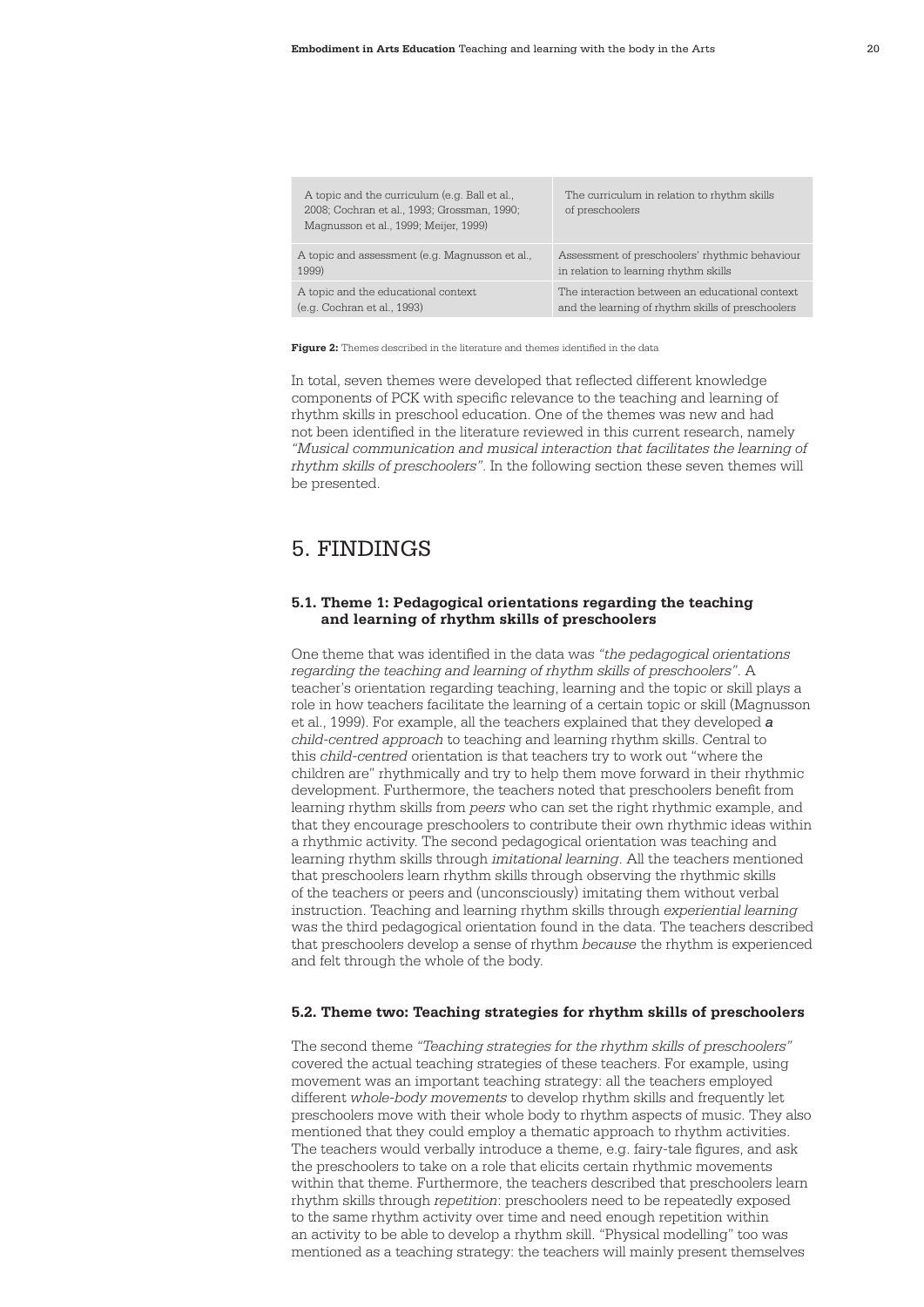as a rhythmic model but they will also use peers as a rhythmic model. Lastly, the teachers remarked that music induces a physical rhythmic response in the preschoolers. In other words, the music *presents* rhythm aspects and simultaneously becomes a "pedagogical tool" to elicit rhythmic movement without the teachers having to explain verbally what the preschoolers have to do.

#### **5.3 Theme three: musical communication and musical interaction that facilitates the learning of rhythm skills of preschoolers**

*"Musical communication and musical interaction that facilitates the learning of rhythm skills of preschoolers"* was the new theme identified in the data which had not been described in the literature reviewed for this current study. This theme covered the musical communication and musical interaction *within* the chosen teaching strategies. The teachers developed knowledge of how to employ their gestures, body and sounds to communicate and interact predominantly non-verbally about rhythm aspects in the music and rhythm skills. The teachers' repertoire of gestures seemed to consist of three different types of gestures. First of all, they employed "instructional gestures": in advance of the rhythmic activity, the teachers would often verbally explain and *simultaneously* act out the intention of a rhythmic activity with the use of gestures. Secondly, the teachers seemed to employ "guiding gestures": they would cue preschoolers with gestures when and how to respond rhythmically or how to synchronise their moving or playing to the (recorded) music, e.g. cueing the start and end of a rhythmic activity and the beginning of a new rhythmic movement or rhythm pattern within music though gestures. Lastly, the teachers employed (re)presentational gestures: through their body and gestures, the teachers (re)presented rhythm aspects as the beat, rhythm patterns and rhythmic phrasing.

#### **5.4 Theme four: Teachers' understanding of preschoolers' learning behaviour with regard to learning rhythm skills**

The theme: *"Teachers' understanding of preschoolers' learning difficulties with regard to learning rhythm skills"* covered what teachers understand to be what preschoolers might find difficult about the process of learning rhythm skills and what "typical" preschooler behaviour could be with regard to learning rhythm skills. With regard to learning difficulties, these teachers explained that some preschoolers have trouble staying motivated and engaged during a rhythm activity, or some preschoolers have trouble with their motor coordination and therefore find it hard to synchronise their rhythmic movements to an external music source and other preschoolers can have difficulty translating their inner hearing to "rhythmic output", be it on an instrument or with rhythmic movements. Four teachers explained that in general preschoolers exhibit a different kind of behaviour whilst learning rhythm skills than older pupils, e.g. preschoolers are highly explorative and will start exploring rhythm instruments immediately, and preschoolers copy each other's rhythmic behaviour even though they are allowed to improvise their *own* rhythm pattern.

## **5.5 Theme five: The curriculum in relation to the development of rhythm skills of preschoolers**

The fifth theme *"The curriculum in relation to the development of rhythm skills of preschoolers"* covered the teachers' long-term approach to teaching rhythm skills. Although their curriculum was not written down explicitly, the teachers all had global ideas about their curriculum. Concerning their curriculum orientations, four teachers explained that they have a global idea about how the development of rhythmic skills of preschoolers unfolds and they will offer a range of activities and adapt activities in such a manner that the activities can facilitate that development. This approach resulted in a developmental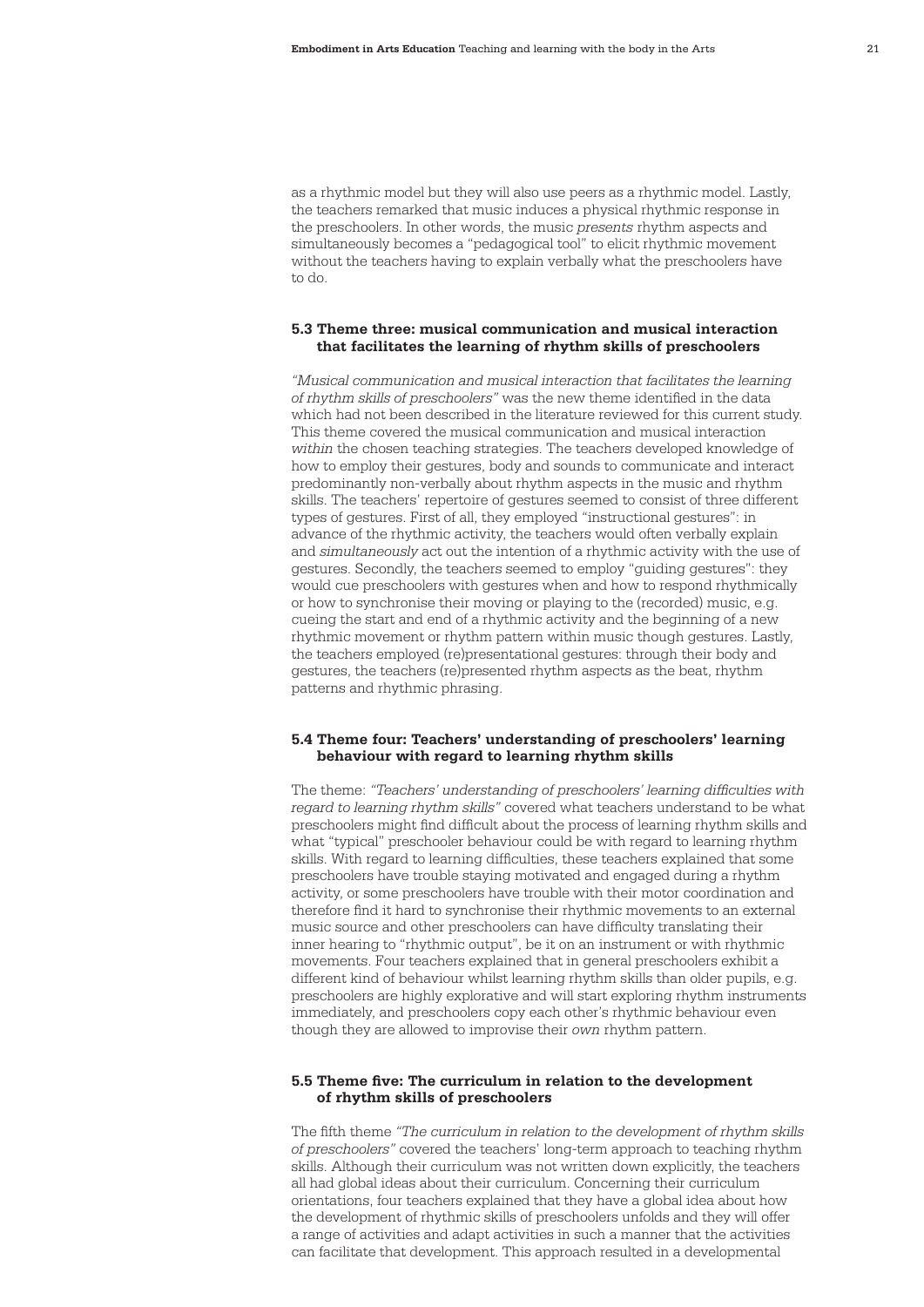curriculum. Less common in this current study, was a more content-orientated approach to the curriculum. Two teachers mentioned that the starting point for their curriculum was laying a broad musical foundation (including rhythm skills) for the later years. With regard to curriculum goals, all of the teachers noted that preschoolers should be able to *move* to rhythm aspects of music, e.g. to the pulse of duple or triple metre, to rhythm patterns, to different tempi and to different styles. Furthermore, they agreed that the preschoolers should be able to *perform* (e.g. clap or play) a steady beat and three teachers noted that preschoolers should be able to sing a song with a steady beat. Another three teachers noted that preschoolers should be able to hear the differences between the beat and rhythm patterns, between different tempi and different metres.

#### **5.6 Theme six: Assessment of preschoolers' rhythmic behaviour in relation to learning rhythm skills**

The sixth theme *"Assessment of the preschoolers' rhythmic behaviour in relation to learning rhythm skills"* covered how teachers assess the rhythmic learning process of the preschoolers and what their views on assessing are. All of the teachers preferred using formative assessment (assessment for learning) opposed to summative assessment (assessment of learning): they actively *observed* the preschoolers as a group during a rhythm activity to assess whether the group was picking up on a rhythm skill during the lesson or over time. During an observation the teachers could also relate the physical feeling the rhythm activity evokes in their own body to what the preschoolers were doing during that rhythm activity; this provided teachers with additional information about the preschoolers' performance of rhythm skills. Furthermore, through tactile modelling (Metz, 1989, p.52) some teachers also received haptic information about the rhythmic development of a preschooler because they would be able to feel the way the preschoolers were able to join in with the swaying of the beat.

#### **5.7 Theme seven: The interaction between an educational context and the learning of rhythm skills of preschoolers**

The seventh theme *"The interaction between an educational context and the learning of rhythm skills of preschoolers"* covered the teachers' understanding of how contextual factors influence the teaching of rhythm skills of preschoolers. All the teachers noted that they might use instruments in the development of rhythm skills of the preschoolers but that preschoolers do have to be able to handle an instrument motorically. Five teachers noted that because they believed preschoolers learn rhythm skills through movement, there needs to be enough space to move. Four teachers explained that thirty minutes is enough time to spend on the development of rhythm skills although it should not be shorter as some rhythm skills need enough "time-on-task" to seep in.

The seven themes described above illustrated the content and nature of the specialist preschool music teachers' PCK with regard to teaching and learning rhythm skills. In the following section interpretations will be given of these findings.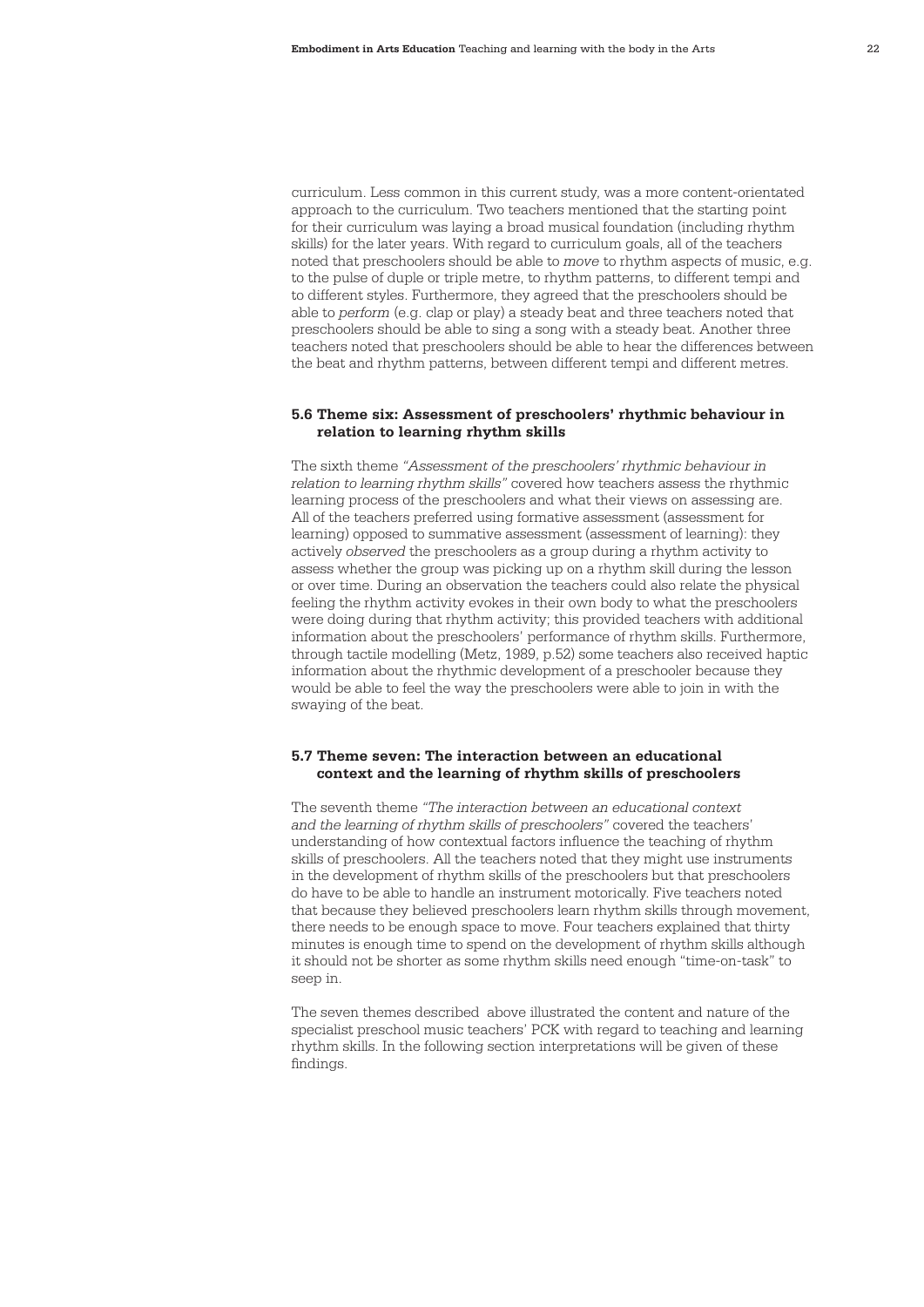# 6. DISCUSSION

#### **6.1 The nature of the specialist preschool music teachers' PCK regarding rhythm skills viewed from an embodied cognition perspective**

Interpreting the findings together, similar to the constructivist view on PCK by Cochran and colleagues (1993) and the information-processing view of Meijer (1999) as described in section 2, in this research study PCK is viewed as in part personally, socially and culturally defined and in part dependent on the school context. However, an embodied cognition perspective on PCK does differ from the aforementioned views in several ways. I first of all propose that from an embodied cognition perspective PCK is not only viewed as a verbal form of knowing but as a multimodal form of knowing that is distributed over the entire body: these teachers can draw on language, sonic *and* non-verbal resources to blend content and pedagogy into what Pozzer-Ardenghi and Roth (2010, p. 2) call a "communicative unit" that forms a meaningful whole for the preschoolers. For example, when teachers are performing music they are able to keep the temporal unfolding of music going *because* they can employ their body to instruct and guide the preschoolers through the rhythm activity instead of using language. Beyond the classroom, the teachers not only talked about their lessons but also *demonstrated* what they did during teaching. The way teachers "act out" what they had done during teaching might help them to elicit and shape their PCK: they can re-enact parts of their lesson at a slower pace and have time to figure out what they did during teaching. Thus, reflecting on teaching might be facilitated through re-enacting the lesson with the *entire* body.

Secondly, an interpretation arising from this study is that the teacher's PCK emerges from the interaction between the social, cultural and physical classroom environment, the task that is performed and the teacher's body (Johnson, 1989). In this summary, to exemplify how PCK can *emerge* from a classroom environment, I will not focus on the cultural and physical dimensions of a classroom environment but on the social dimension of the classroom. The teachers in this study were active participants in most of the rhythm activities and together with the preschoolers they could form a close-knit social system that directly reacted and interacted with each other. The ethnomusicologist Brinner (1995, p. 183) developed the term "interactive system" to describe the way in which music performers – or in the case of this study the teacher and preschoolers – communicate and coordinate themselves during the performance of music. According to Brinner (1995, p. 5) an interactive system includes "[...] cues, responses, prompts, signals and markers [...]" through which performers musically interact with each other. So, although preschoolers often imitate the rhythm skills of teachers, they will also actively react to the teacher, and evoke a physical reaction in the teacher that can alter the way the teacher models a rhythm skill. Possibly, the use of their bodies allows preschoolers a stronger role in the interaction with the teachers: preschoolers do not need to search for language explaining what they understand but they can continuously *show* their learning process of rhythm skills through their gestures and movements and thus affect the way the teacher models during the rhythm activity itself. This then results in an interactive teaching and learning process and thus leads to the possibility for the teacher's PCK to emerge from the social context.

#### **6.2 The content of the specialist preschool music teachers' PCK regarding rhythm skills viewed from an embodied cognition perspective**

In conceptualising the content of the specialist preschool music teacher's PCK from an embodied cognition perspective, one of the findings of this study is that the centrality of the teachers' bodies cannot be ignored. An embodied view of the content of PCK broadens earlier conceptualisations of its content to include physical and non-verbal ways of teaching next to linguistic, aural and visual ways of teaching. An embodied approach therefore has more possibilities to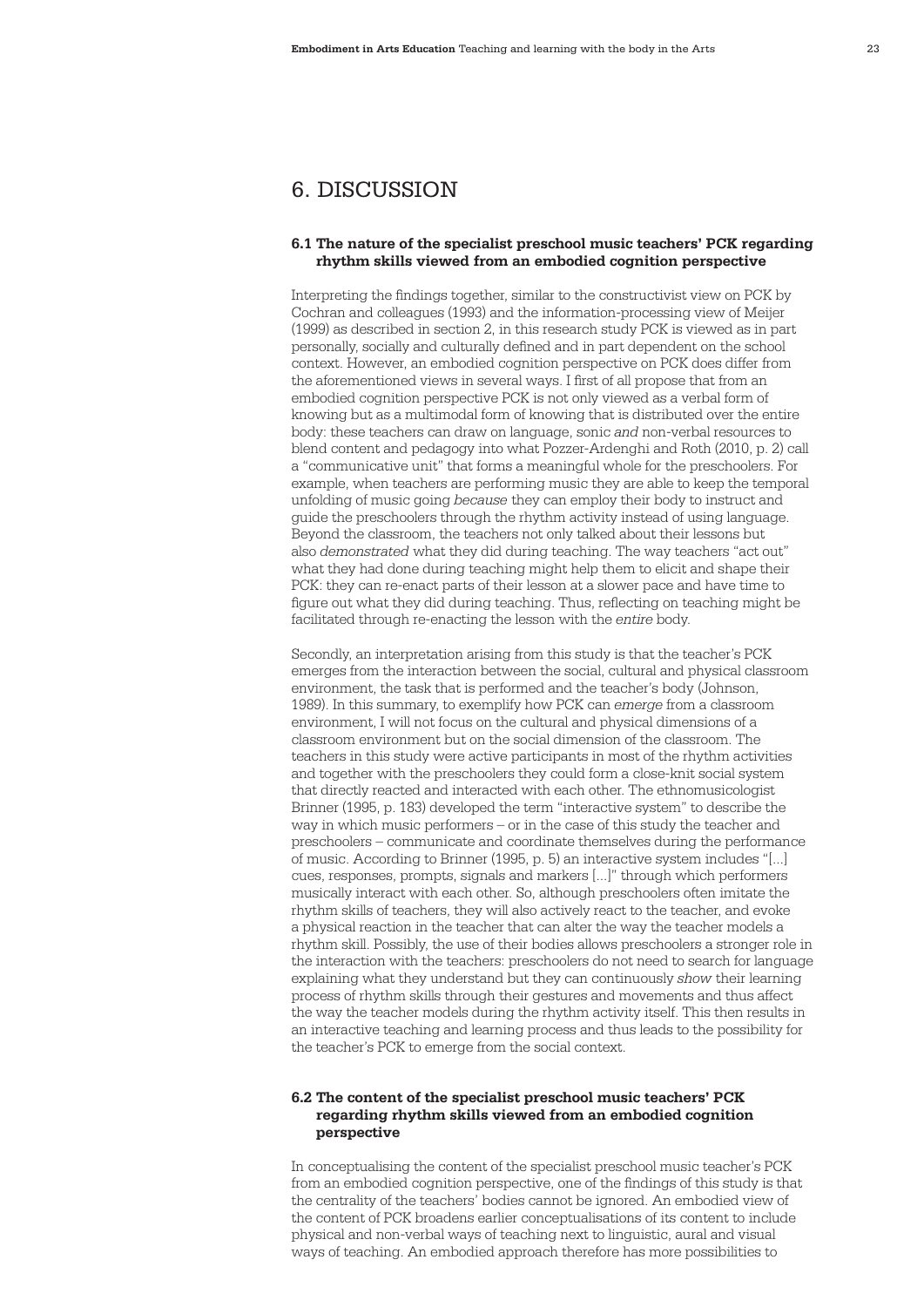describe the content of PCK that specialist preschool music teachers develop and communicate, e.g. during the teaching and learning process of rhythm skills, the teachers' bodies can take on different roles – that of a model, guide, assessor and adaptive curriculum.

First of all, the teacher's body can take on the role of a model by modelling the rhythm skills for preschoolers. Although modelling might seem an easy teaching strategy, these teachers did not simply model a rhythm skill with their body. They emphasised their rhythmic movements more strongly when they wanted the preschoolers to imitate new rhythmic movements or rhythm patterns, and they signalled the preschoolers when they started modelling a new movement. The anthropologist Downey (2008, p. 205) notes that the teacher who models a skill does not simply enact "a practice but also provides other sorts of stimulation and direction tailored to the novice's needs". Imitational modelling (Metz, 1989, p.52) then can be viewed as far more interactive than unidirectional (Downey, 2008). Secondly, the teacher's body can take on the role of guide during a rhythm activity. These teachers used *instructional* gestures that coexisted with speech to communicate their instructions of a rhythm activity. By linking their words to gestures that reflected real-world actions, these teachers clarified the intention and sequence of a rhythm activity (Alibali & Nathan, 2007) and as a consequence, preschoolers do not need to fully rely on language to be able to understand the intention of a rhythm activity. Furthermore, teachers' *guiding* gestures that coexisted with music were able to enhance the synchronisation of the preschoolers' rhythmic movements (including playing rhythm patterns on an instrument) to the teacher and their peers with whom they were interacting musically. The teachers' bodies seem to become an entry point for preschoolers to co-experience the rhythmic movements or rhythm patterns that coincide with the rhythmic structure of the music. By enhancing synchronisation through their guiding gestures teachers can help preschoolers to "latch on" to their body and to become immersed in rhythm aspects of a given music culture. Through *(re)presentational* gestures these teachers were able to give visual signposts of important rhythm aspects in the music. These signposts can help preschoolers to "ground their understanding of abstract ideas in the physical world" (Hostetter, Bieda, Alibali, Nathan, & Knuth, 2006, p. 1523). In other words, abstract rhythmic notions such as the pulse become embodied and concrete when preschoolers can hear, see and feel the pulse.

Thirdly, the teachers' bodies can take on the role of assessor and teachers can develop what I would like to call a multisensoric way of assessing preschoolers. Teachers "read" the preschoolers' bodies by listening and looking at how the preschoolers are performing rhythm skills, and through tactile modelling (Metz, 1989, p.52) they can physically feel the rhythmic development of preschoolers. In addition, because teachers can participate with the preschoolers in rhythm activities, they can relate the physical feeling the rhythm activity evokes in their own body (e.g. a sense of weight or tempo) to what the preschoolers are actually doing during the activity. In that way, teachers can draw on *different* senses to gain information about the rhythmic development of preschoolers. Lastly, I suggest that these teachers' bodies can take on the role of an adaptive curriculum. In contrast to written or visual curriculum materials that are less easy to change on the spot, during the moments that these teachers performed a rhythm activity, they became "living curriculum material". Remarkably, during a rhythm activity, these teachers could sense and adapt to the musical level of preschoolers *and* simultaneously to the emotional state of preschoolers. Through performing rhythm activities faster or slower these teachers adapted the level of *difficulty* of the activity but at the same time they could regulate excited *behaviour* of preschoolers through that same activity. From the field of music psychology, Swaine (2014) suggests that through co-regulation, e.g. between teacher and preschooler, emotional responses of preschoolers can be regulated in ways that enhance rather than diminish the attentional capacity of preschoolers. It is conceivable that by keeping attuned to the emotional state of preschoolers, teachers keep the preschoolers regulated in such a manner that they stay concentrated on the rhythm skills.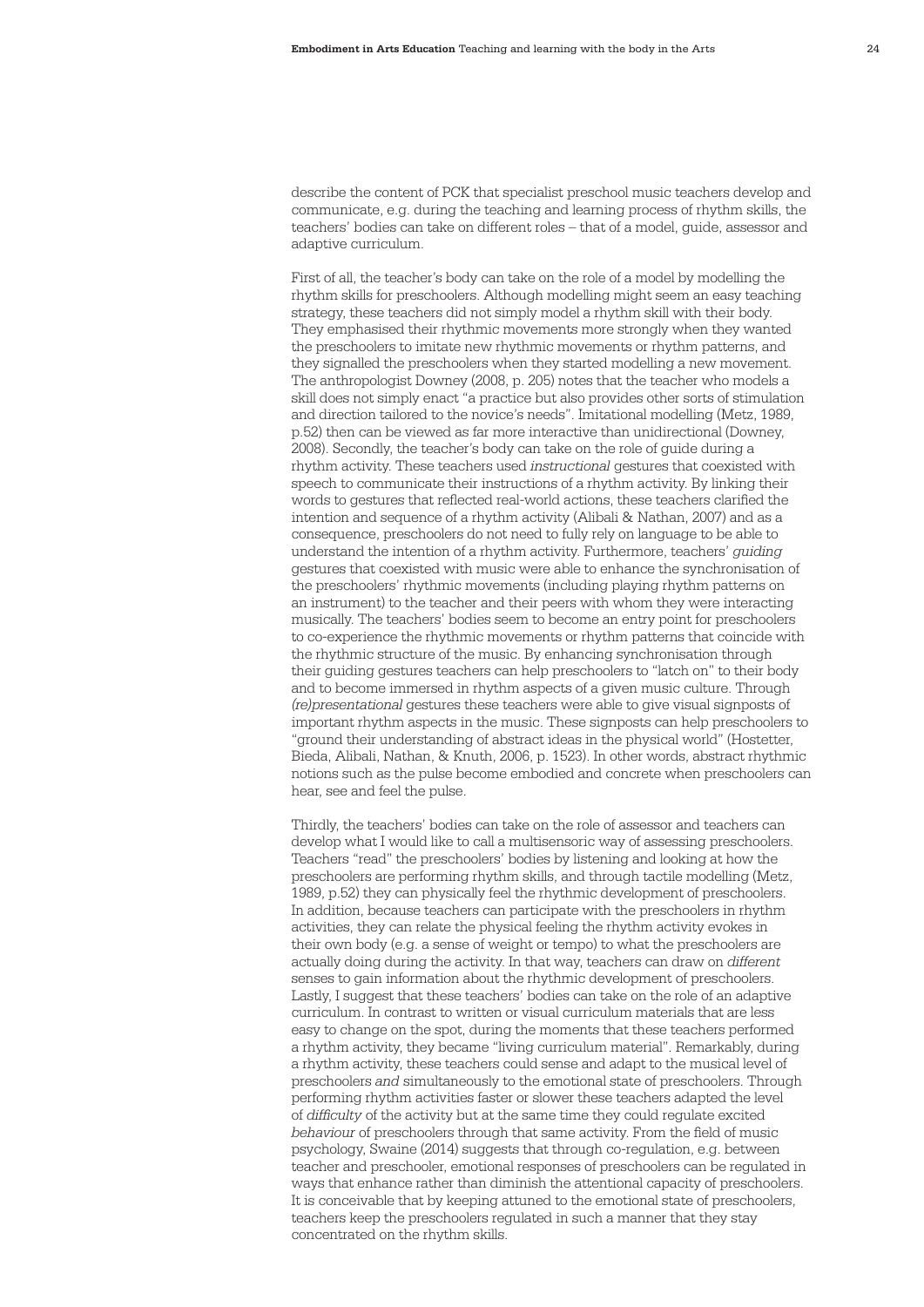# 7. CONCLUSION OF THE STUDY

This study has contributed to developing a novel perspective on PCK that departs from earlier perspectives on PCK as described by Shulman (1986) and other researchers following his line of thought that PCK is viewed as more static knowledge brought to the classroom and applied to teaching. An embodied perspective on PCK builds on the constructivist perspective on PCKg of Cochran and her colleagues (1993) in the sense that from an embodied cognition perspective PCK is viewed as a dynamic way of knowing emerging from the social, physical and cultural classroom practice. This is why the term "pedagogical content *knowing"* would fit an embodied cognition perspective better opposed to the term "pedagogical content knowledge" which suggests a far more static view of knowledge. An important difference with a constructivist perspective is that an embodied cognition view on PCK includes the teachers' and pupils' bodies as crucial factors for developing and communicating PCK in and beyond the classroom. Furthermore, from this embodied perspective PCK should not be viewed as merely verbal in nature but multimodal because teachers can flexibly draw on verbal, sonic and non-verbal resources to develop and communicate their PCK. As teachers often perform music during the act of teaching, their use of language can diminish, and their bodies can (interchangeably and simultaneously) take on sophisticated roles in the teaching process of rhythm skills: their bodies model rhythm skills, guide rhythm skills through gestures, assess rhythm skills and co-regulate emotions elicited by a rhythm activity. Thus, teachers' bodies become a strong mediating factor for preschoolers to experience and learn rhythmical structures of a given music as their bodies transform the invisible and intangible world of rhythms to a visible and tangible one – bridging an abstract and sonic realm to a concrete and physical world for the preschoolers. The teachers' bodies can create a multimodal learning environment that gives preschoolers access to a shared meaning of music.

For the full research report see: https://ore.exeter.ac.uk/repository/handle/10871/18010

*Melissa Bremmer completed her Bachelor in Music Education degree at the Conservatory of Amsterdam, her Master in Educational Science at the University of Amsterdam and she obtained her PhD ("no corrections") at the University of Exeter. She currently works as a senior lecturer at the Bachelor Music Education and Master Arts Education, both part of the Amsterdam University of Arts.*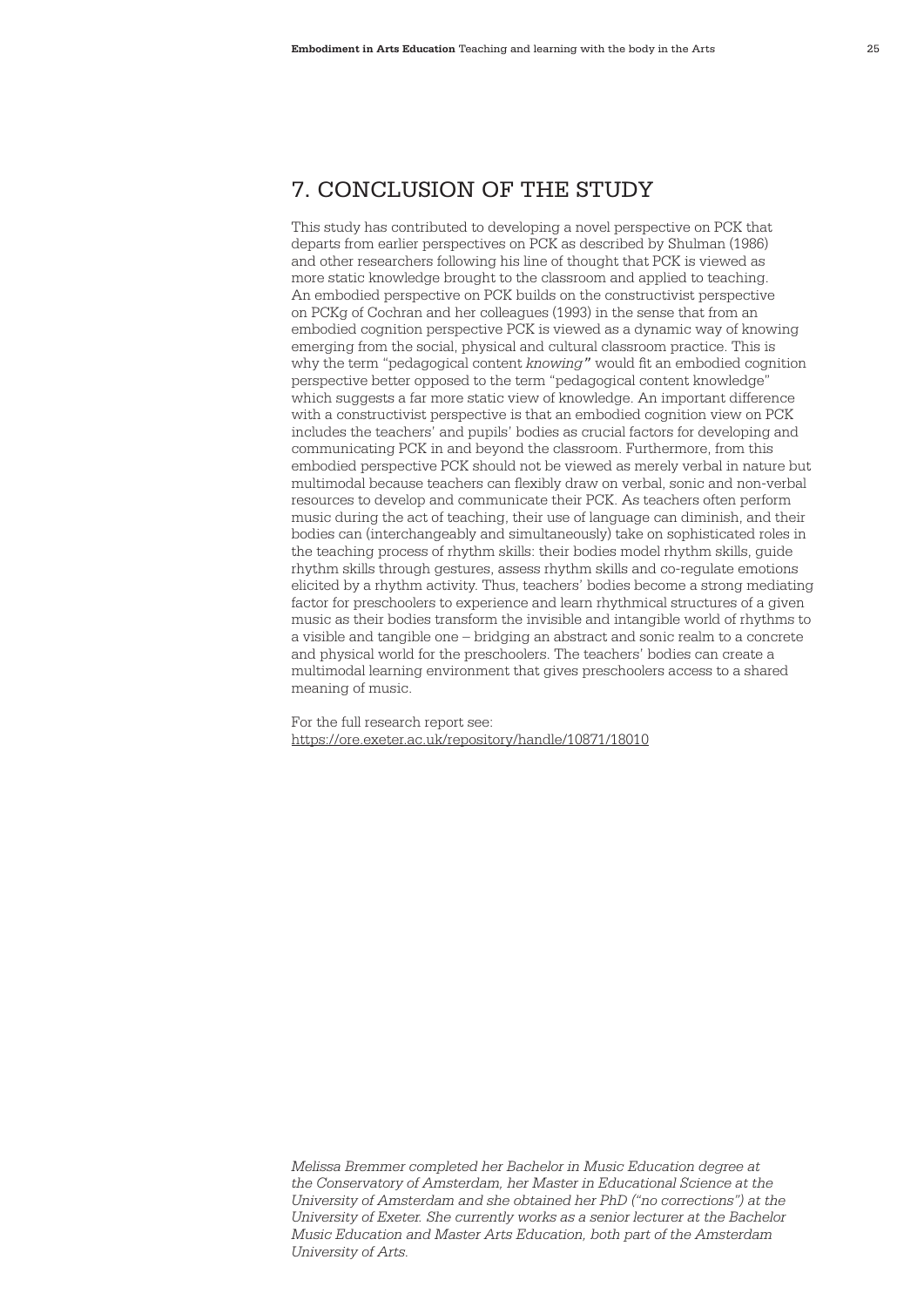# LITERATURE

- Alibali, M.W. & Nathan, M.J. (2007). Teachers' gestures as a means of scaffolding students' understanding: Evidence from an early algebra lesson. In R. Goldman, R. Pea, B.J. Barron, & S. Derry (eds.), *Video research in the learning sciences* (pp. 349-365). Mah Wah, NJ: Lawrence Erlbaum Associates.
- Ball, D.L., Thames, M.H. & Phelps, G. (2008). Content knowledge for teaching. What makes it special? *Journal of Teacher Education, 59* (5)*,* 389- 407. doi.org/10.1177/0022487108324554
- Baxter, J.A. & Lederman, N.G. (1999). Assessment and measurement of pedagogical content knowledge. In J. Gess-Newsome, & N.G. Lederman (eds.), *Examining pedagogical content knowledge: The construct and its implications for science teaching* (pp. 147-161)*.* Dordrecht, The Netherlands: Kluwer Academic Publishers.
- Bowman, W. (2004). Cognition and the body: Perspectives from music education. In L. Bresler (ed.), *Knowing bodies, moving minds. Towards embodied teaching and learning* (pp. 29-50). Dordrecht, The Netherlands: Kluwer Academic Publishers. doi.org/10.1007/978-1-4020-2023-0\_3
- Boyce-Tillman, J. (1996). A framework for intercultural dialogue in music. In M. Floyd (ed.), *Worldmusics in education* (pp. 43-94). Hants, UK: Scholar Press.
- Braun, V., & Clarke, V. (2006). Using thematic analysis in psychology*. Qualitative Research in Psychology,* 3 (2), 77-101. doi. org/10.1191/1478088706qp063oa
- Bremmer, M. (2015). The role of the teacher's body in music education: Pedagogical content knowledge viewed from an embodied cognition perspective. In S. Schonmann (ed.), *International Yearbook for Research in Arts Education,* Vol. 3 (pp. 48-53). Münster, Germany: Waxmann.
- Brinner, B. (1995). *Knowing music, making music. Javanese gamelan and the theory of musical competence and interaction.* Chicago, IL: The University of Chicago Press.
- Burnard, P. (2013). Problematizing what counts as knowledge and the production of knowledge in music. In E. Georgii-Hemming, P. Burnard, & S. Holgersen (eds.), *Professional knowledge in music teacher education* (pp. 97-110). Farnham, UK: Ashgate.
- Cain, T. (2010). Music teachers' action research. In M. van Hoorn (ed.), *Alle registers open* [All registers open], (pp. 54-77). (Cultuur+Educatie; 28). Utrecht, The Netherlands: Cultuurnetwerk Nederland.
- Campbell, P.S. (2004). *Teaching music globally. Experiencing music, expressing culture*. New York, NY: Oxford University Press.
- Chrisley, R. & Ziemke, T. (2002). Embodiment. In L. Nadel (ed.), *Encyclopedia of cognitive science* (pp. 1102-1108). London, UK: Nature Macmillan Publishers.
- Cochran, K.F., DeRuiter, J. A. & King, R. A. (1993). Pedagogical content knowledge: An integrative model for teacher preparation. *Journal of Teacher Education, 44* (4)*,* 263-272. doi. org/10.1177/0022487193044004004
- Cross, I. & Morley, I. (2009). The evolution of music: Theories, definitions and the nature of the evidence. In S. Malloch & C. Trevarthen (eds.), *Communicative musicality* (pp. 61-82). New York, NY: Oxford University Press.
- De Baets, T. & Nijs, L. (2013). De muziekleraar als onderzoeker [The music teacher as researcher]. In T. De Baets & L. Nijs (eds.), *Muziekpedagogiek in beweging. Onderzoek als motor voor onderwijsinnovatie* [Research as engine for education innovation] (pp. 69-84). Heverlee, Belgium: Euprint.
- De Vries, Y. (2004). *Onderwijsconcepten en professionele ontwikkeling van leraren vanuit praktijktheoretisch perspectief* [Educational concepts and professional development of teachers from a practical theoretical perspective] (Doctoral dissertation). Retrieved from: http://eliba.ucl.ac.uk/full.php?id=879203
- Downey, G. (2008). Scaffolding imitation in capoeira: Physical education and enculturation in an Afro-Brazilian art. *American Anthropologist, 110* (2), 204- 213. doi.org/10.1111/j.1548- 1433.2008.00026.x
- Flohr, J.W. (2005). *Musical lives of young children*. Upper Saddle River, NJ: Prentice-Hall.
- Gordon, E.E. (2003). *A music learning theory for newborn and young children.* Chigaco, IL: GIA Publications.
- Gallagher, S. (2009). Philosophical antecedents to situated cognition. In P. Robbins & M. Aydede (eds.), *The Cambridge handbook of situated cognition* (pp. 35-51). New York, NY: Cambridge University Press. doi.org/10.1017/ CBO9780511816826.003
- Grossman, P.L. (1990). *The making of a teacher.* New York, NY: Teachers College Press.
- Hargreaves, D.J. (1996). *The developmental psychology of music*. Cambridge, UK: Cambridge University Press.
- Heller, J.J., & O'Connor, E.J.P. (2006). Maintaining quality in research and reporting. In R. Colwell (ed.), *MENC handbook of research methodologies* (pp. 38-72). New York, NY: Oxford University Press.
- Hostetter, A. B., Bieda, K., Alibali, A. W., Nathan, M. J. & Knuth, E.J. (2006). Don't just tell them, show them! Teachers can intentionally alter their instructional gestures. In R. Sun & N. Miyake (eds.), *Proceedings of The 28th Annual Conference of the Cognitive Science Society* (pp. 1523-1528). Mah Wah, NJ: Lawrence Erlbaum Associates.
- Johnson, M. (1989). Embodied knowledge. *Curriculum Inquiry, 19* (4)*,* 361-377.doi. org/10.2307/1179358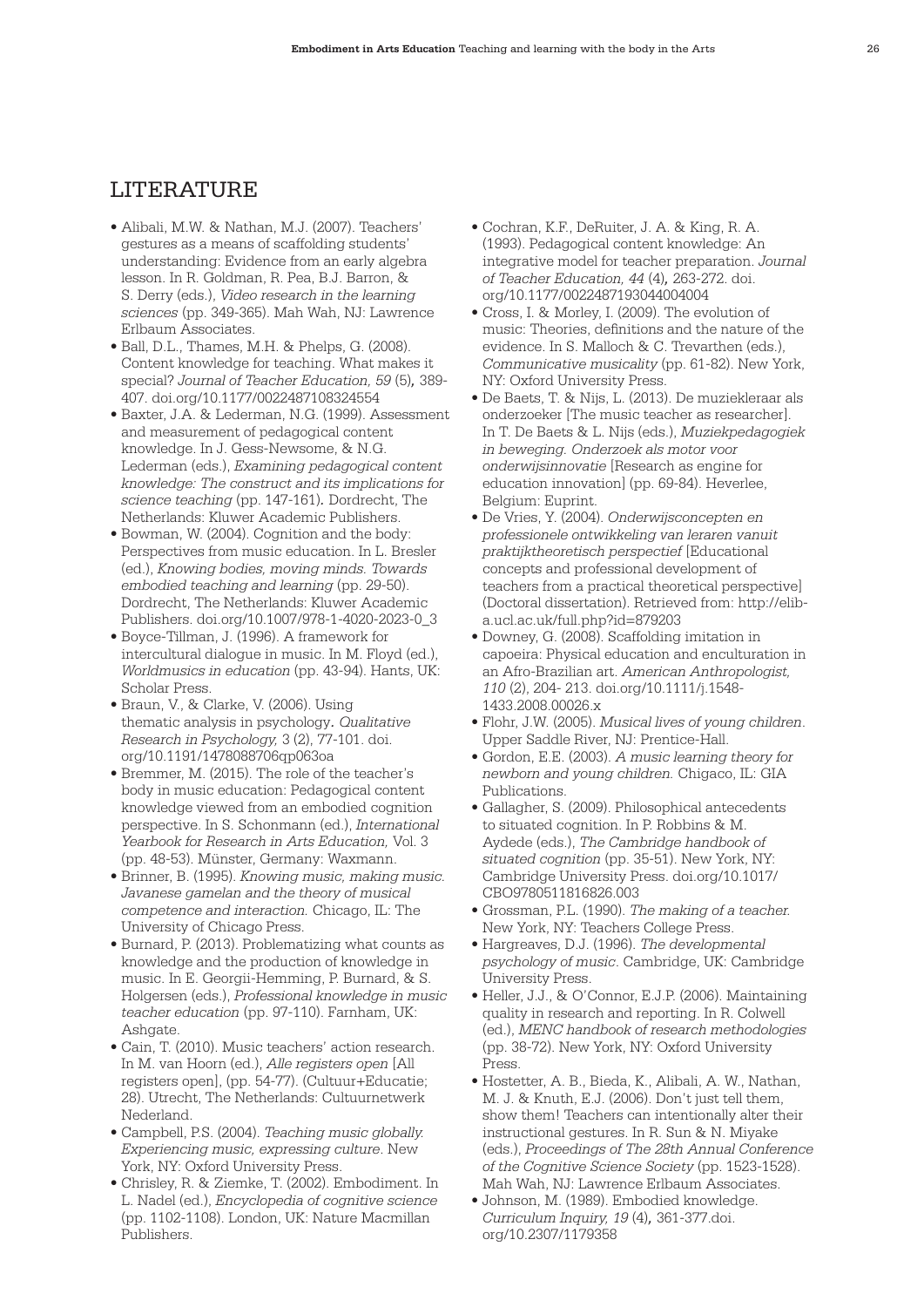- Kwakman, K. & Berg, E. van den (2004). Professionele ontwikkeling als kennisontwikkeling door leraren: Naar een betere interactie tussen praktijk en theorie [Professional development as knowledge development by teachers: Towards a better interaction between practice and theory]. *Velon, Tijdschrift voor Lerarenopleiders, 25* (3), 6-12.
- Koopman, C. (2010). Redactioneel. In M. van Hoorn (ed.), *Alle registers open* (pp. 4-13). (Cultuur+Educatie; 28). Utrecht, The Netherlands: Cultuurnetwerk Nederland.
- Leinhardt, G., McCarthy Young, K. & Merriman, J. (1995). Integrating professional knowledge: The theory of practice and the practice of theory. *Learning and Instruction, 5* (4), 401-408. doi. org/10.1016/0959- 4752(95)00025-9
- Loughran, J.J. (2010). *What expert teachers do: Teachers' professional knowledge of classroom practice*. London, UK: Routledge.
- Lyle, J. (2003). Stimulated recall: A report on its use in naturalistic research. *British Educational Research Journal, 29* (6)*,* 861-878. doi. org/10.1080/0141192032000137349
- Magnusson, S., Krajcik, J. & Borko, H. (1999). Nature, sources and development of pedagogical content knowledge for science teaching. In J. Gess-Newsome, & N.G. Lederman (eds.), *Examining pedagogical content knowledge: The construct and its implications for science teaching*  (pp. 95- 132). Dordrecht, The Netherlands: Kluwer Academic Publishers.
- Meijer, P. (1999*). Teachers' Practical Knowledge. Teaching reading comprehension in secondary education* (Unpublished doctoral dissertation). University of Leiden, Leiden, The Netherlands.
- Metz, E. (1989). Movement as a musical response among preschool children. *Journal of Research in Music Education, 37* (1), 48-60. doi. org/10.2307/3344952
- Millican, J. Si (2013). Describing instrumental music teachers' thinking: Implications for understanding pedagogical content knowledge. *Applications of Research in Music Education, 31*(2), 45-53. doi.org/10.1177/8755123312473761
- Mishra, P. & Koehler, M.J. (2006). Technological pedagogical content knowledge: A new framework for teacher knowledge. *Teachers College Record, 108* (6), 1017-1054. doi. org/10.1111/j.1467-9620.2006.00684.x
- Niedenthal, P.M., Barsalou, L.W., Winkielman, P., Krauth-Gruber, S. & Ric, F. (2005). Embodiment in attitudes, social perception, and emotion. *Personality and Social Psychology Bulletin, 9* (3), 184-211. doi.org/10.1207/s15327957pspr0903\_1
- Park, S. & Oliver, J.S. (2008). Revisiting the conceptualisation of pedagogical content knowledge (PCK): PCK as a conceptual tool to understand teachers as professionals. *Research in Science Education, 38* (3), 261-284. doi. org/10.1007/s11165-007-9049-6
- Parncutt, R. (2006). Prenatal development. In G.E. McPherson (ed.), *The child as musician. A handbook of musical development* (pp. 1-32). Oxford, UK: Oxford University Press.doi. org/10.3102/0013189X024007005
- Pozzer-Ardenghi, L. & Roth, W.-M. (2010). *Staging and performing scientific concepts: Lecturing is thinking with hands, eyes, body, and signs*. Rotterdam, The Netherlands: Sense Publishers.
- Sandberg, J. (2005). How do we justify knowledge produced within interpretive approaches? *Organizational Research Methods, 8* (1)*,* 41-68. doi.org/10.1177/1094428104272000
- Shulman, L. (1986). Those who understand: Knowledge growth in teaching. *Educational Researcher, 15* (4)*,* 4-14. doi. org/10.3102/0013189X015002004
- Shulman, L. S. (1987). Knowledge and teaching: Foundations of the new reform. *Harvard Educational Review, 57* (1), 1-22.
- Swaine, J.S. (2014). Musical communication, emotion regulation and the capacity for attention control: A theoretical model. *Psychology of Music, 42* (6), 856-863. doi.org/10.1177/0305735614545197
- Taetle, L. & Cutietta, R. (2002). Learning theories as roots of current practice and research. In R. Colwell, & C. Richardson (eds.), *The new handbook of research on music teaching and learning* (pp. 279-298). New York, NY: Oxford University Press.
- Thaut, M.H. (2008). *Rhythm, music, and the brain: Scientific foundations and clinical applications.*  New York, NY: Routledge.
- Trehub, S.E. (2006). Infant as musical connoisseurs. In G.E. McPherson (ed.), *The child as musician. A handbook of musical development* (pp. 33-50). Oxford, UK: Oxford University Press. doi.org/10.1093/ acprof:oso/9780198530329.003.0002
- Tillman-Boyce, J. (1996). A framework for intercultural dialogue in music. In M. Floyd (ed.), *Concepts of worldmusics in education* (pp. 43-95). Hants, UK: Scholar Press.
- Van Driel, J.H., & Berry, A. (2010). The teacher education knowledge base: Pedagogical content knowledge. In B. McGraw, P.L. Peterson & E. Baker (eds*.*)*, International Encyclopedia of Education* (pp. 656-661). Oxford, UK: Elsevier. doi. org/10.1016/B978-0-08-044894-7.00642-4
- Wilson, M. (2002). Six views of embodied cognition. *Psychonomic Bulletin & Review, 9* (4), 625-636. doi: 10.3758/BF03196322
- Yin, R.K. (2009). *Case study research. Design and methods* (4th ed.). Thousand Oaks, CA: Sage Publications.
- Young, S. (2009). *Music 3-5*. Oxon, UK: Routledge.